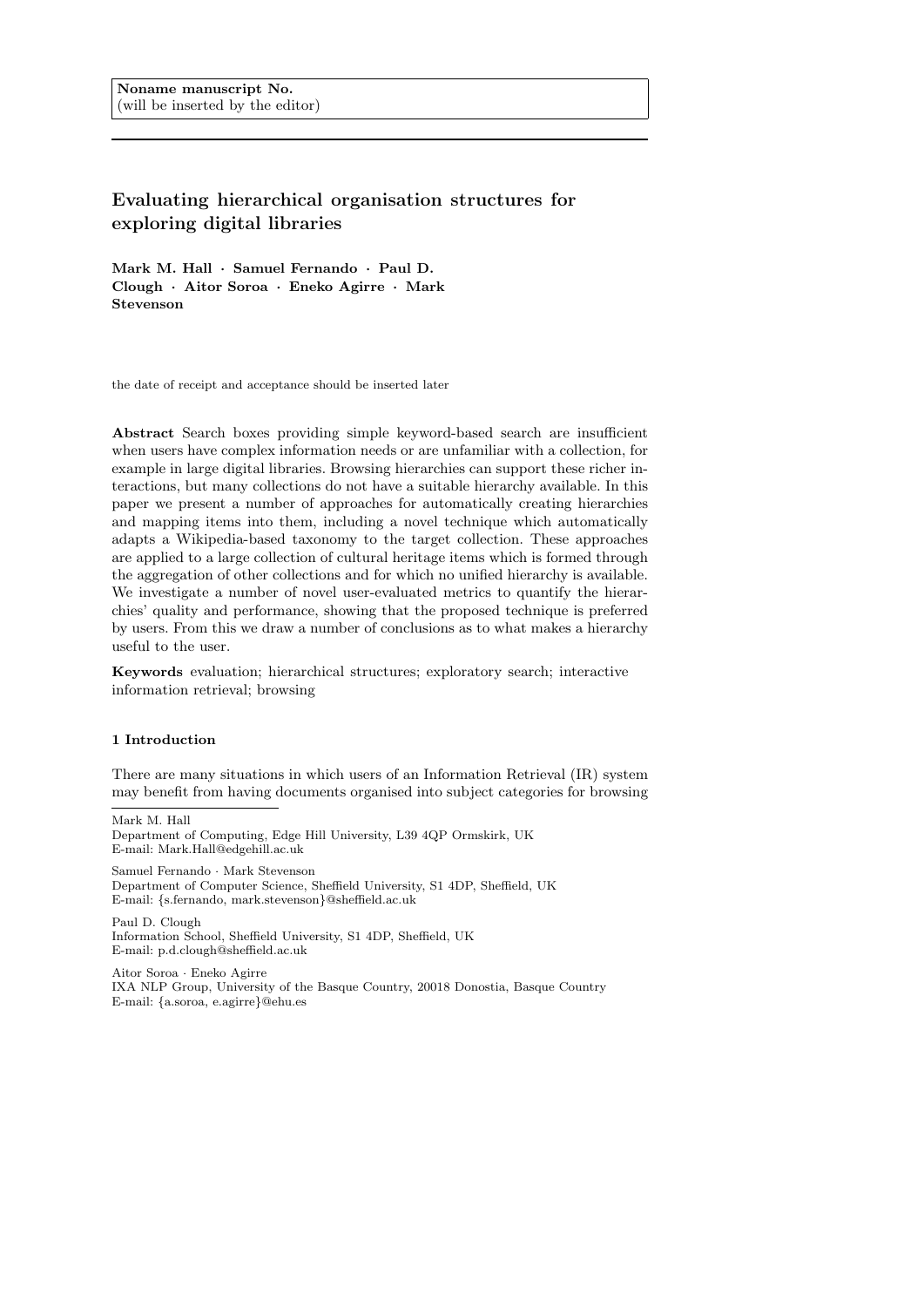and exploration. For example, when users do not have clearly defined information needs (White et al 2006), when attempting complex search tasks (Singer et al 2012) or when they want to gain an overview over a collection (Hornbæk and Hertzum 2011). In such cases the provision of only a simple search box is insufficient (Marchionini 2006; Pirolli 2009). This is particularly relevant to digital libraries where rich user/information interaction is common and requires alternative methods to support users (Rao et al 1995). The provision of browsing functionalities through thesaurus-based search enhancements (Milne et al 2007; Shiri et al 2002), document clustering (Pirolli et al 1996) or the use of concepts arranged hierarchically in facets (Hearst 2006a; Stoica et al 2007) have all been shown to improve the search experience.

To enable browsing, the items in a collection are typically mapped to a set of subject categories (e.g. a thesaurus or classification scheme), arranged for navigation, either hierarchically or as a set of facets. Traditionally this would have been done manually, creating a standardised, uniform subject categorisation for the collection. Due to the scale of modern, digital collections and the increasingly distributed nature of the collection creation process (Jörgensen 2004), creating a uniform subject categorisation requires significant manual and automatic postprocessing (Yakel et al 2007), which is not viable for many collections, particularly those at the big data scale.

Automatic creation of a hierarchy and the mapping between the items and the hierarchy offers a solution to this issue. This can involve the use of manuallycreated lexical resources such as WordNet (Navigli et al 2003), automaticallygenerated hierarchies of concepts (or topics) derived from items in the collection (Sanderson and Croft 1999; Blei et al 2003), or a combination of both (Stoica et al 2007). However, there are a number of problems with such approaches. These include finding appropriate domain-specific lexical resources, the limited coverage of resources to items in a collection, the unfamiliarity of users with the concept labels, lack of cohesiveness between groups of concepts, and incorrect or unfamiliar parent-child relations between concepts. Recently, research has demonstrated how domain-specific thesauri can be mined from Wikipedia and used to improve IR, particularly for users who are unfamiliar with a domain (Milne et al 2007). Despite this existing work, a number of open questions still remain. For example, how to successfully create hierarchies automatically, which existing lexical resources (if any) should be used and how should the quality of the hierarchies be evaluated.

This paper extends our previous work on comparing taxonomies for organising collections of documents (Fernando et al 2012) and makes three major contributions: (1) a set of user-focused evaluation metrics that can be used to determine hierarchy and mapping quality; (2) a novel data-driven hierarchy creation algorithm that uses data derived from Wikipedia as an intermediary between the user and the data; and (3) the identification of attributes that suggest how hierarchies should be formed.

The paper is structured as follows. Section 2 describes related work; Section 3 describes resources and tools used in the experiments; Section 4 describes the hierarchies evaluated; Section 5 describes a on-line experiment to gather information about the quality of the hierarchies produced; Section 6 describes the novel Wikipedia-based hierarchy that we develop based on the results of the first experiment; Section 7 describes a task–based browsing activity to assess users preferences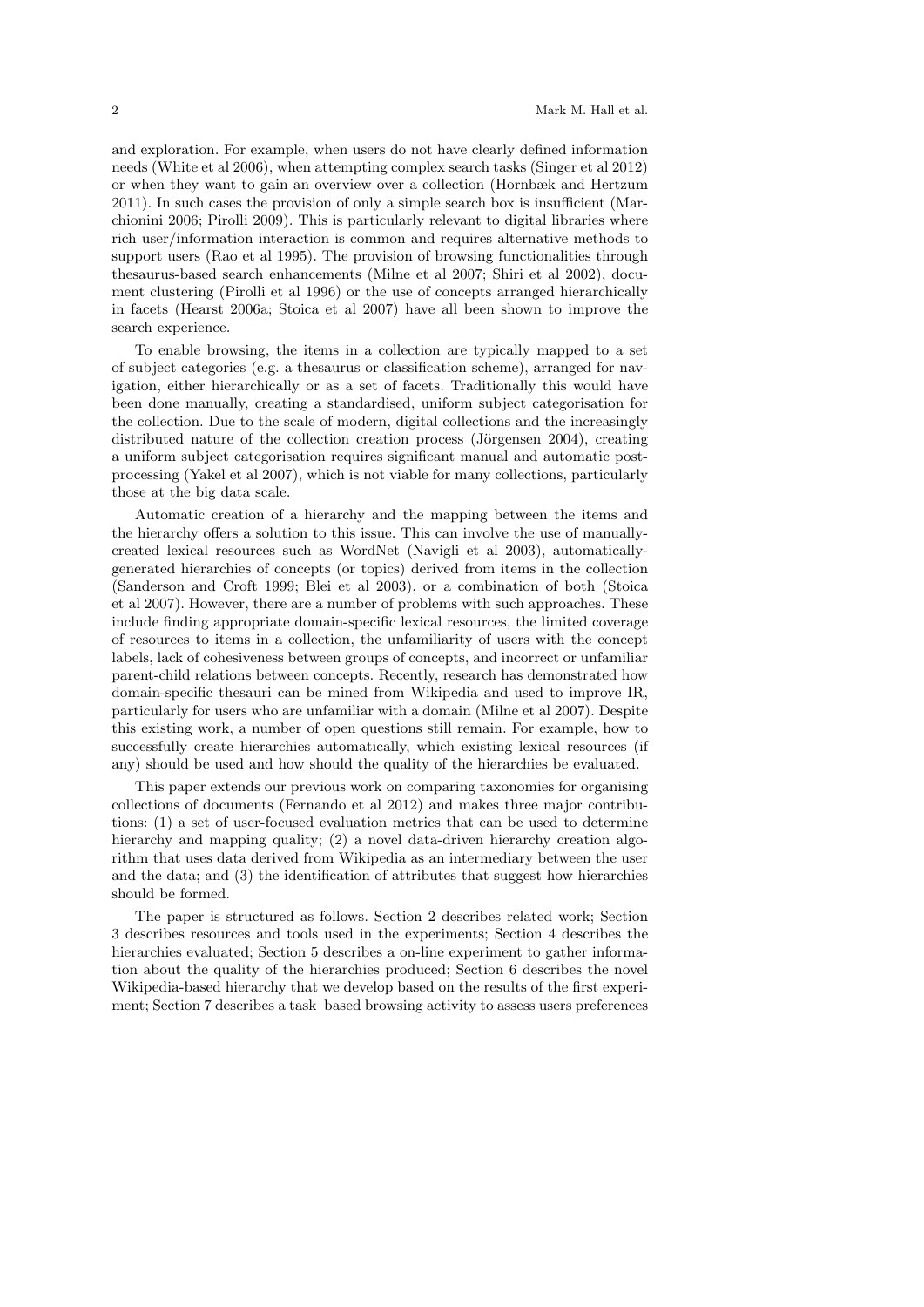for a given hierarchy; Section 8 offers final discussion across all results and Section 9 concludes the paper and provides avenues for further work.

#### 2 Related Work

Hierarchies have been used to support the user in a number of information retrieval tasks, including complex search tasks (Singer et al 2012), collection browsing (Milne et al 2007; Shiri et al 2002), and hierarchical search facets (Hearst 2006a; Stoica et al 2007). In this paper we focus on four key activities that hierarchies support:

- 1. Providing the user with an overview over the topics in a collection;
- 2. Providing the user with context information, when viewing a document or set of documents in the collection;
- 3. Support the user in unfocused exploration of the collection;
- 4. Organise the documents in the collection

The goal in the evaluation metrics presented here are not to find the generically "best" hierarchy, but the one that is the most "useful" for the activities described above.

#### 2.1 Generating Hierarchies

Ideally, hierarchies for exploration are created manually (Rao et al 1995; Rosenfeld and Morville 2002). While this is likely to lead to high-quality hierarchies, the process is too labour intensive to be feasible for large digital libraries. The manual process can also introduce language mismatches between the annotator and the user (Markkula and Sormunen 2000), making the resulting hierarchy harder to navigate and interpret correctly.

Automatically generating hierarchies is an alternative solution. Existing approaches can mostly be classified into those that assign items in the collection to the concepts in the existing hierarchy, and those that create the hierarchy first and then map the items to the hierarchy. Stoica et al (2007) demonstrate an approach of the first kind, where they first map the documents in the collection to the WordNet hierarchy (Fellbaum 1998), and then create the sub-set of WordNet that covers the collection. A set of experts examined the resulting hierarchy and judged it to be useful. Navigli et al (2003) use a similar approach which also was based on WordNet, but aimed at creating a full ontology with reasonable properties. Other researchers Milne et al (2007) use Wikipedia to create a domain-specific hierarchy based on the links between individual articles, showing that a user-generated resource is useful, in contrast to expert-curated hierarchies like WordNet. Tang et al (2006) demonstrate a generic algorithm that takes as input an existing itemto-hierarchy mapping, and adapts the hierarchy structure, using the similarity between the items to create a collection-specific veresion of the initial hierarchy.

While these approaches all require a pre-existing hierarchical resource to provide the relations between concepts, a number of alternative approaches are based only on the actual collection have also been proposed. Sanderson and Croft (1999) demonstrate such a data-driven approach, generating a hierarchy from the digital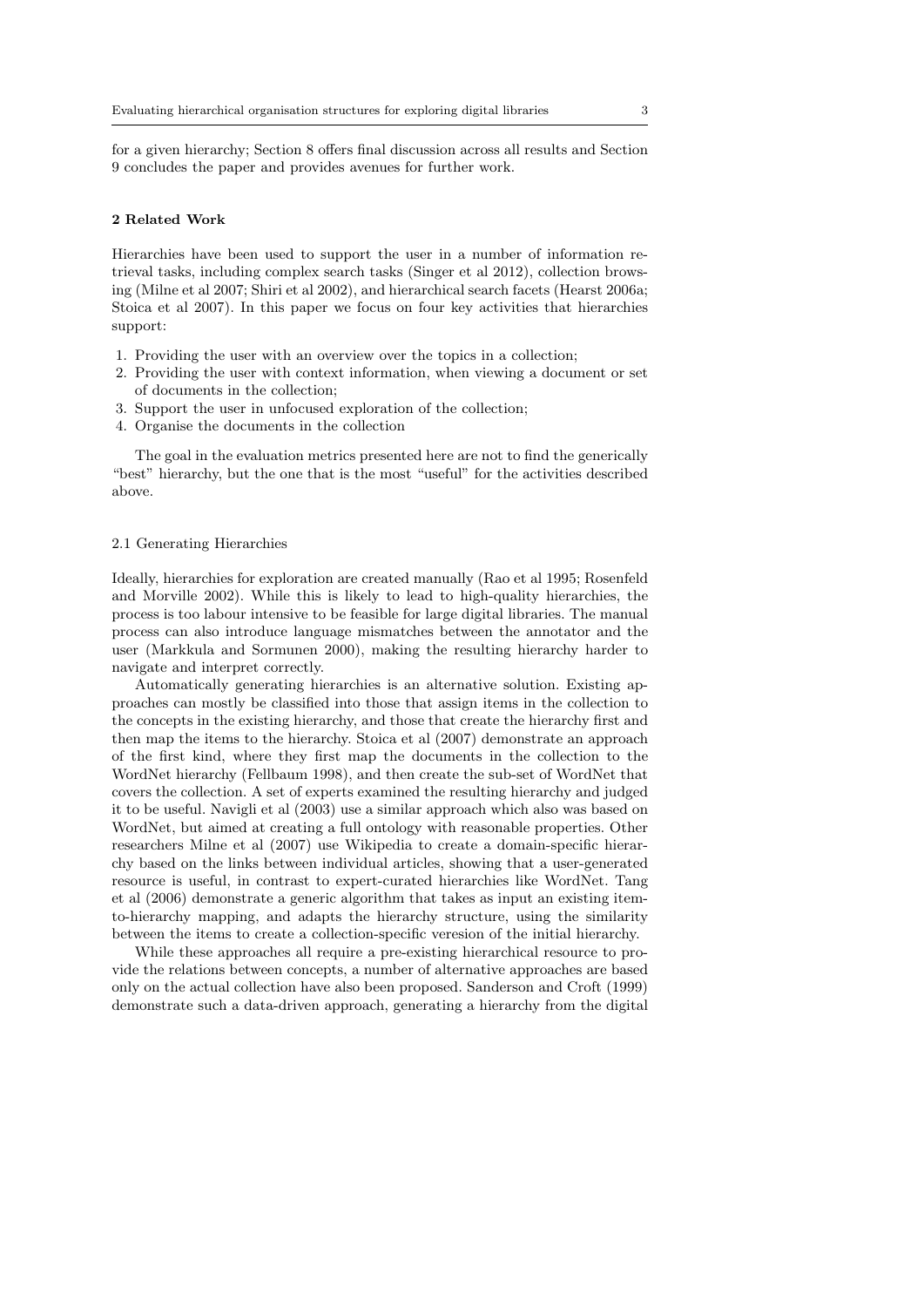library's meta-data. Using term co-occurrence, they define a relaxed version of subsumption that states that, in most cases, two concepts are in a parent-child relationship. Using subsumption relation they then derive a complete hierarchy that covers the whole collection. In a similar approach Lawrie et al (2001) use conditional probabilities to derive a hierarchy for a collection of documents. Another popular data-driven methodology, statistical topic modelling, has also been used to create hierarchies. For instance, Blei et al (2003) describe a Latent Dirichlet Allocation (LDA) variation that creates a hierarchical topic model. Alternatively, using a multi-branch clustering approach, Liu et al (2012) automatically induce a hierarchy based on phrases extracted from the collection, which they combine with context knowledge derived from a knowledge base and web searches. Finally hierarchies based on sub-string matching have also been proposed (Anick and Tipirneni 1999; Nevill-Manning et al 1999).

### 2.2 Evaluating Hierarchies

One issue that arises with both manually and automatically created hierarchies is how to evaluate them (Lawrie et al 2001). Historically they have primarily been evaluated using the following approaches:

- Gold-standard Typically used with automatically generated hierarchies, where the resulting hierarchy is compared to an existing (usually manually curated) hierarchy (Maedche and Staab 2002).
- Criteria-based The hierarchy is compared to a set of pre-defined criteria, such as consistency, completeness, or clarity (Gómez-Pérez 1996), which can be hard to evaluate automatically (Brewster et al 2004).
- $-$  Expert evaluation The generated hierarchy is evaluated by a group of domain experts (Stoica et al 2007).
- Statistically Lawrie et al (2001) propose a number of statistical measures that can be used to automatically evaluate and compare hierarchies.

There are two issues with these evaluation approaches. First, they consider the hierarchy only from the view-point of the expert. This is sufficient if the target audience for the hierarchy is experts, but if the hierarchy is to be used by a wider user group, then non-expert based evaluation criteria are necessary.

The second issue is that these evaluation approaches consider the hierarchies essentially independently of the task that they were created to solve. Task-based evaluations (Pratt et al 1999; Chen et al 1999; Hearst 2006b; Yu et al 2007; Wang et al 2014) provide more information on how hierarchies and their navigation structures would perform in practice and overall there is a clear indication that systems that provide hierarchical navigation and query support outperform systems that do not. As these task-based evaluations tend to follow the "simulated work task" approach proposed by Borlund and Ingwersen (1997) their results also provide a strong indication as to how the hierarchies would perform in practice.

However, task-based evaluations are very time-, labour-, and resource- consuming (Toms et al 2013), which has two effects. First, as Kelly and Sugimoto (2013) show, the number of participants in such experiments varies widely and a large number of different evaluation metrics are used, reducing the comparability of the results. Second, the complexity also means that in most cases only one or at most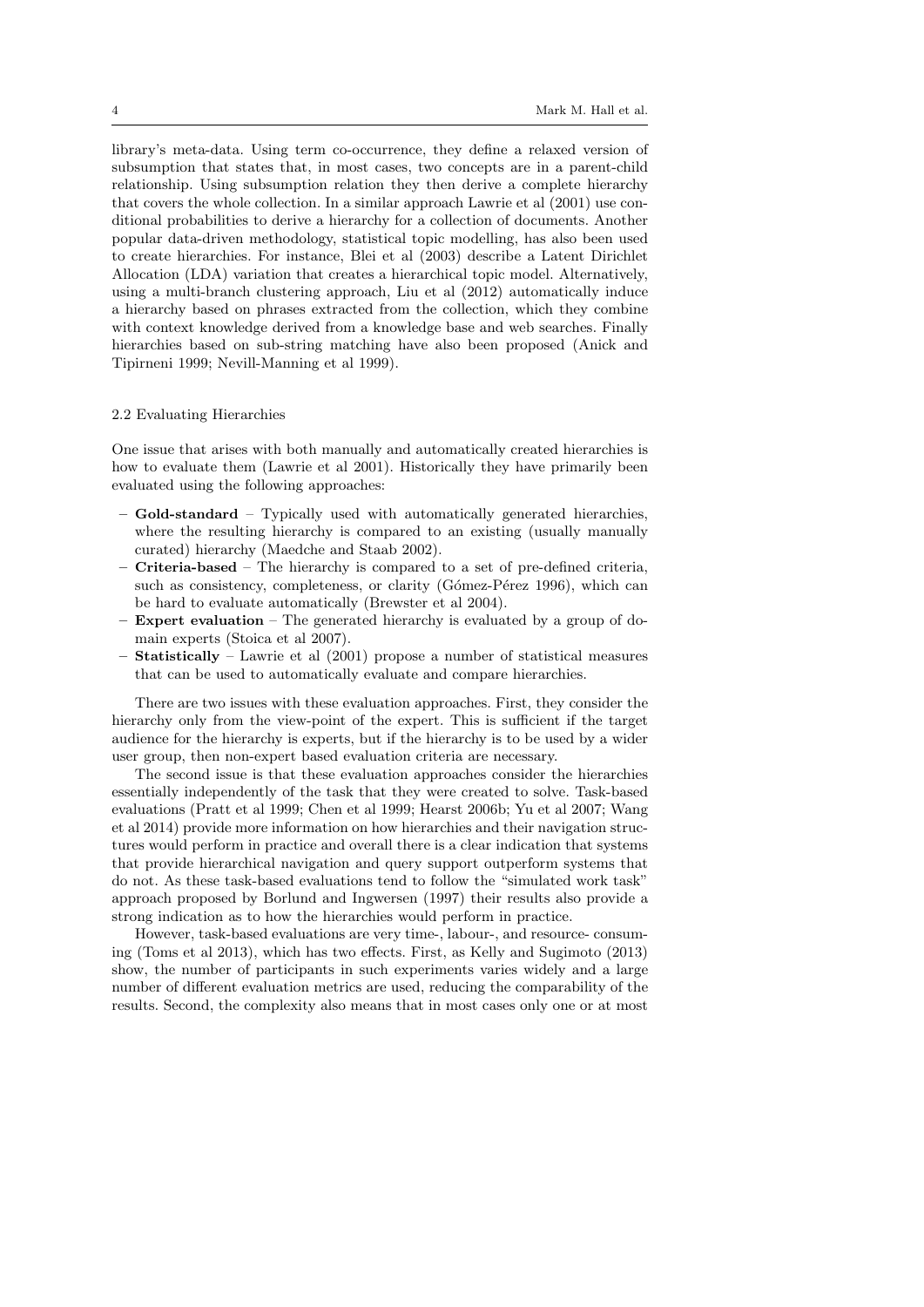two hierarchies are evaluated. Where the goal of the evaluation is to determine whether and how a hierarchy can improve task performance, these are acceptable trade-offs. If, however, the goal is to choose which one of a set of potential hierarchies to use, then they represent a significant obstacle and a methodology that focuses on the comparability of large numbers of hierarchies is required.

In previous work (Fernando et al 2012) we investigated whether simpler, userevaluated metrics could be used instead of a full task-based evaluation, to enable the evaluation of larger numbers of hierarchies. The two metrics we investigated were whether the topics in the hierarchy were "cohesive" and whether the parentchild relationships were "sensible". By "cohesive" we mean that the items in a topic were closely related to each other and at the same time were clearly delineated from items in other topics. By "sensible parent-child" relationships we mean that, to the user, parent and child topics are obviously related, and that the type of relationship is also clear. Results showed the benefits of using Wikipedia as a basis for deriving topics and relationships even over the more expert-driven Library of Congress Subject Headings and WordNet Domains hierarchies, which in turn are better than the purely data-driven approach.

In this paper we extend this approach by evaluating two more metrics that directly address the core activities (overviewing, context, exploration, and organisation) listed above, and then comparing the results of the four metrics to a second, task-based evaluation to investigate whether the simpler metrics can be used as predictors for task performance.

### 3 Resources and tools

### 3.1 Europeana Data-set

The base data-set on which the hierarchies are built is a collection of 547,780 cultural-heritage meta-data records taken from Europeana<sup>1</sup>, acquired in spring 2011. Europeana is a web-portal to cultural heritage collections from over 2000 institutions based in Europe. Europeana records include information about a wide range of different types of media including paintings, films and archives.

The data-set is representative of digital cultural heritage collections in general, in that it has been aggregated from different sources, the amount of meta-data for each individual item is limited, and there is a large amount of variation in both the amount and semantic interpretation of meta-data from different sources. The data-set contains the English-language records provided to Europeana by 15 cultural heritage data holders in the United Kingdom. This may include records that mix in other languages as long as the record as a whole has been marked as English-language, however, a manual sampling analysis showed that these were very limited in number and unlikely to impact the data-processing. The number of records provided by the data-holders ranges between 4,144 and 125,562 records, with the largest six data-holders providing 86% of all records. However, this has only a minimal impact on the variation, as the data provided by the individual data-provides is also highly variable in type and content.

 $^{\rm 1}$ http://www.europeana.eu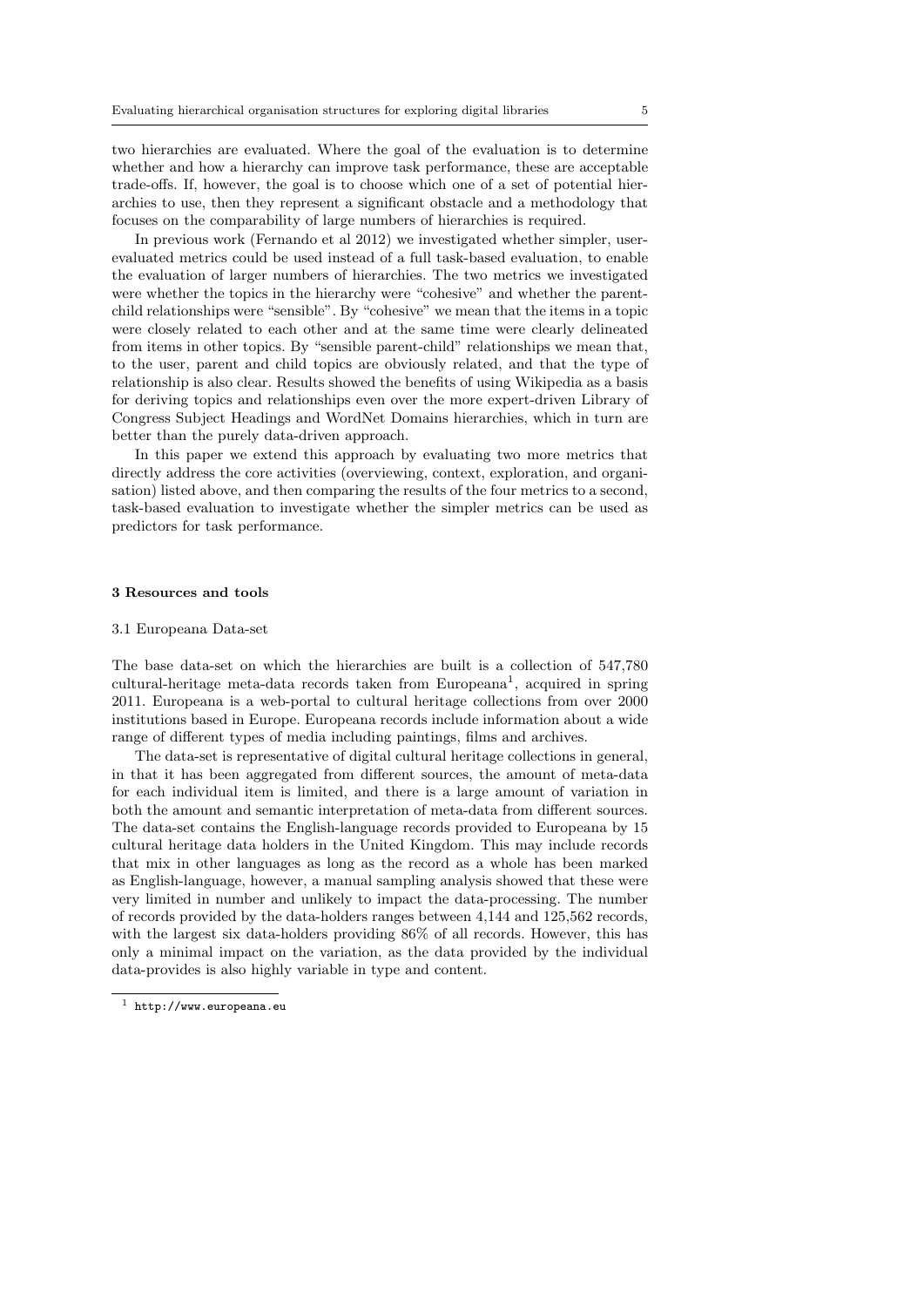Table 1 Example Europeana item demonstrating the kind and amount of meta-data available to the hierarchy algorithms. The thumbnail image was shown to the users in the evaluation, but is not used by any of the hierarchy algorithms.

| dc.title        | Clapham Common, Greater London           |
|-----------------|------------------------------------------|
| dc: description | A view showing Mount Pond.               |
| dc: subject     | waterscape, public park, garden and park |
| thumbnail       |                                          |

We make use of three pieces of information from the Europeana metadata (see Table 1 for an example). The dc:title, dc:description and dc:subject fields that contain textual information describing each item. These fields were chosen since they are more informative than other fields in the meta-data and also tend to have been completed more consistently than other fields by the institutions that provide information to Europeana. 99% of records have a dc:title, 74% a dc:description, and 64% at least one dc:subject value. The dc:title and dc:description provide short pieces of textual information about the item. The dc:subject field often links the item to an existing hierarchy, but not all providers have done this (i.e. the information is incomplete) and providers have also used a wide range of different hierarchies without documenting which one was used. For evaluation purposes, but not in the hierarchy creation process, we also used the thumbnail images provided by Europeana.

# 3.2 Wikipedia Miner

Wikipedia Miner (Milne and Witten 2008) is a freely available<sup>2</sup> Wikification tool which adds inline links to Wikipedia articles into free text. The software is trained on Wikipedia articles, and thus learns to disambiguate and detect links in the same way as Wikipedia editors. Milne and Witten (2008) report recall and precision of almost 75% for the links generated by the tool.

# 4 Hierarchies

We investigate three Wikipedia-based approaches for generating hierarchies: Wikipedia Taxonomy (WikiTax) focused on mapping items into the Wikipedia category hierarchy, Wikipedia Frequency (WikiFreq) as a data-driven approach using only the Wikipedia articles, and a DBPedia (DBPedia) based approach that maps items into the DBPedia ontology. As in Stoica et al (2007) we use a Latent Dirichlet Allocation (LDA) based approach to create a self-contained, data-driven hierarchy. We also compare these approaches to automatic mappings into the Library of Congress Subject Headings (LCSH) and WordNet Domains (WN Domains). These hierarchies are very different in their sizes, structure, topic generality, type of relationship between topics (is-a or other), and language. As there is no previous work on what kinds of hierarchies best support the activities

<sup>2</sup> http://wikipedia-miner.cms.waikato.ac.nz/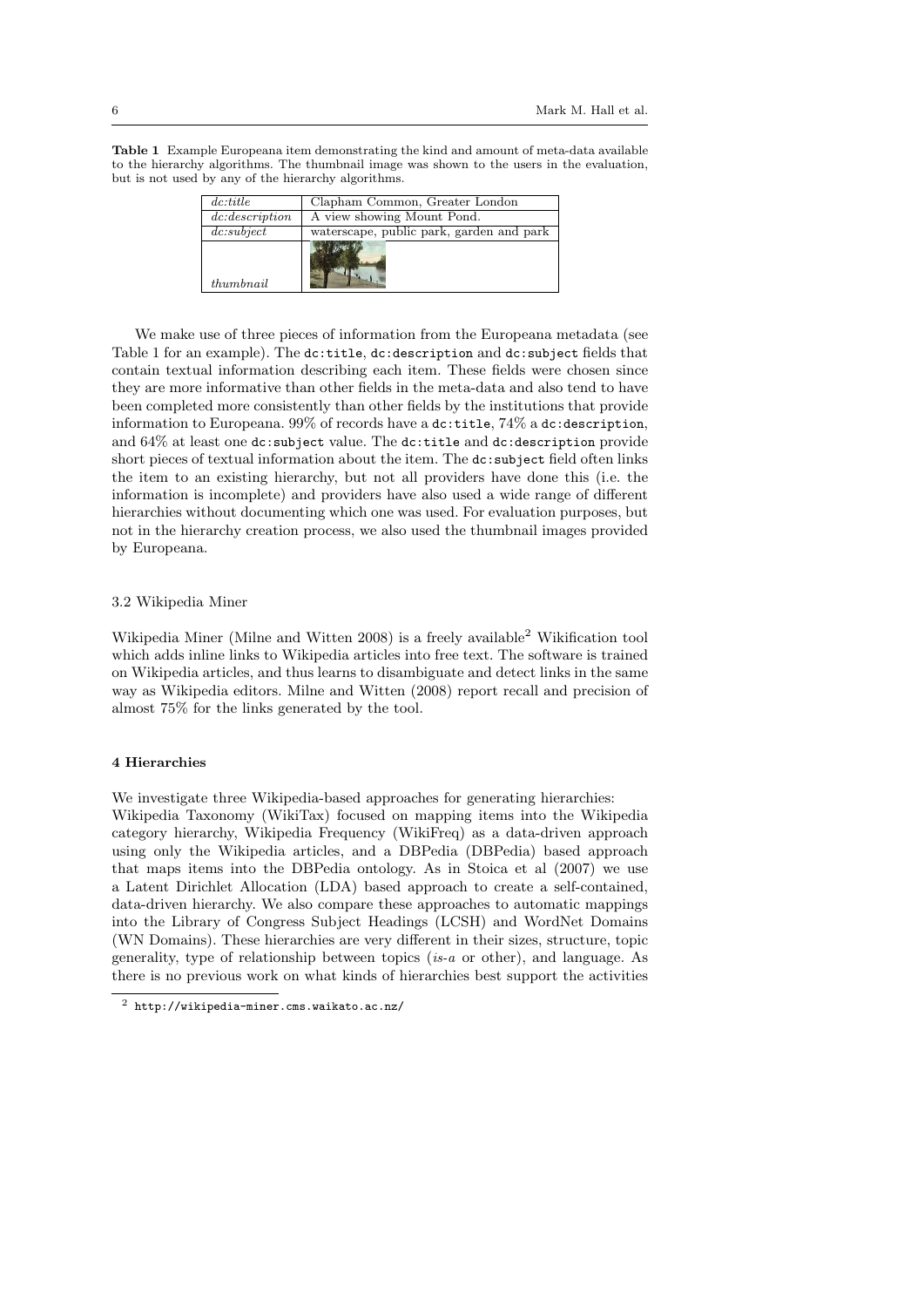Fig. 1 An extract from the WikiTax (sect. 4.1) hierarchy. The extract clearly shows the very flat nature of the WikiTax hierarchy. All hierarchy extracts were generated automatically and show a selection of top-level topics, two sample branches, and for both branches the titles of two items (in italics). The automatic generation of the extracts ensures that they are accurate representations of the hierarchies overall structure (flat vs. deep).

A.C. Cesena players A.C. Milan players A.C. Siena players A.S. Livorno Calcio players A.S. Roma players ACP magazine titles AEL Limassol players AIM clients ALCO locomotives AMC vehicles A Series of Unfortunate Events characters Abbadid Abdomen Kidney Copper-alloy single-loop kidney-shaped buckle. Narrowed and off-set strap bar. Abolitionism Abolitionist movements Abstract expressionism Abstraction Absurdist fiction Abugida writing systems Academic disciplines Social sciences Political science An anti-racist, sit-down protest where National Front literature is sold ... 6848 further topics Zoroastrian history Zoroastrian texts Šumadija

identified above, the wide selection of hierarchies should ensure that we identify what type of hierarchy works for each of the activities.

### 4.1 Wikipedia Taxonomy (WikiTax)

Wikipedia Taxonomy (Ponzetto and Strube 2011) is a taxonomy derived from Wikipedia categories - a collaboratively-generated categorisation system that uses freely-chosen keywords provided by contributors to Wikipedia. WikiTax is created by keeping the is-a relations between Wikipedia categories and discarding all others (fig. 1). However, in some cases the relationships marked as is-a are not actual is-a relationships. As we have no way of automatically testing this, all relationships marked as is-a are retained. Into this hierarchy the Europeana items are then mapped by first applying Wikipedia Miner (see Section 3.2) over the Europeana items to find the relevant Wikipedia articles for each item. Each item is then linked to all Wikipedia categories that the item's articles belong to. While the approach relies on Wikipedia having articles that match the items' topics, it has been shown that Wikipedia in general has good coverage for most mainstream topics (Milne et al 2007).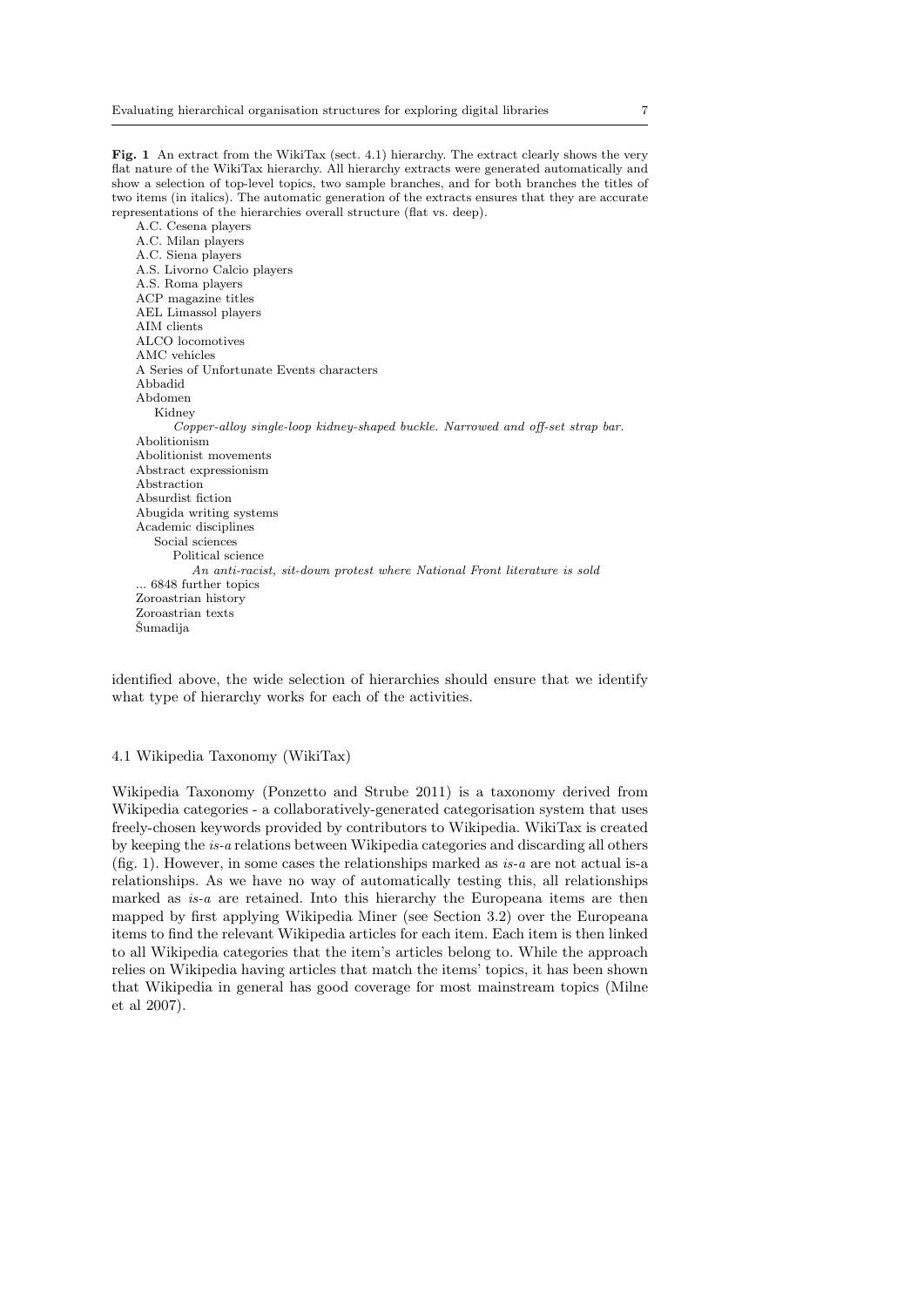Fig. 2 An extract from the WikiFreq (sect. 4.2) hierarchy. This hierarchy has a much more limited number of top-level topics and the topics labels generally fit the cultural heritage domain. The hierarchy extract was generated using the same algorithm as for the WikiTax hierarchy (fig. 1).

```
Alloy
Chancel
   Reredos
      Arthur Blomfield
         St Werburgh's Church
Coin
Copper
   Brooch
      Brooch - Foot from a cast copper alloy Bow and Fantail brooch, dating to the...
... 18 further topics
Sherd
Stoneware
Watercolor painting
```
#### 4.2 Wikipedia Frequency (WikiFreq)

The Wikipedia Frequency approach was developed in previous work (Fernando et al 2012). This approach also makes use of the links to Wikipedia articles in Europeana items that are identified by Wikipedia Miner (see Section 4.1). The articles linked to each item are used to form nodes in the hierarchy organised by how frequently they appear across all items in Europeana.

Let  $L$  be the set of articles that are linked to by Wikipedia Miner in at least one of the Europeana items. The frequency function  $F: L \to \mathbb{N}$  gives the global frequency count for occurrences of the linked article in all items. Let  $S \subset L$  be the set of articles in some item linked to by Wikipedia Miner. The articles in S are ordered by frequency, according to the function  $F$  with the most frequently occurring first, to produce an ordered list of articles  $a_1, a_2, a_3 \cdots a_{|S|}$ . This list of articles is then used to create a branch in the hierarchy  $n_1 \rightarrow n_2 \rightarrow n_3 \cdots n_{|S|}$  such that each node,  $n_i$ , corresponds to a Wikipedia article,  $a_i$ , in the ordered set S. This branch is added to the hierarchy if it does not exist already. The articles' titles are used to label the nodes.

Finally, the hierarchy is pruned to remove nodes corresponding to articles that appear in fewer than 20 Europeana items, i.e. nodes n such that  $F(n) < 20$ . Additionally, where a node have more than 20 child nodes, only the 20 with the highest frequency are kept (fig. 2).

# 4.3 DBPedia Ontology (DBPedia)

The DBPedia ontology (Auer et al 2007) is a small, shallow ontology that is manually created using information derived from Wikipedia. Unlike the other hierarchies, DBPedia is a formalised ontology, including inference capabilities. The ontology provides the instances of each ontology class, i.e. the set of Wikipedia articles pertaining to this class (fig. 3). To map Europeana items to DBPedia classes, we first apply Wikipedia Miner to find the relevant Wikipedia articles for the item (as in Section 4.1), and then link the item to the classes these articles belong to.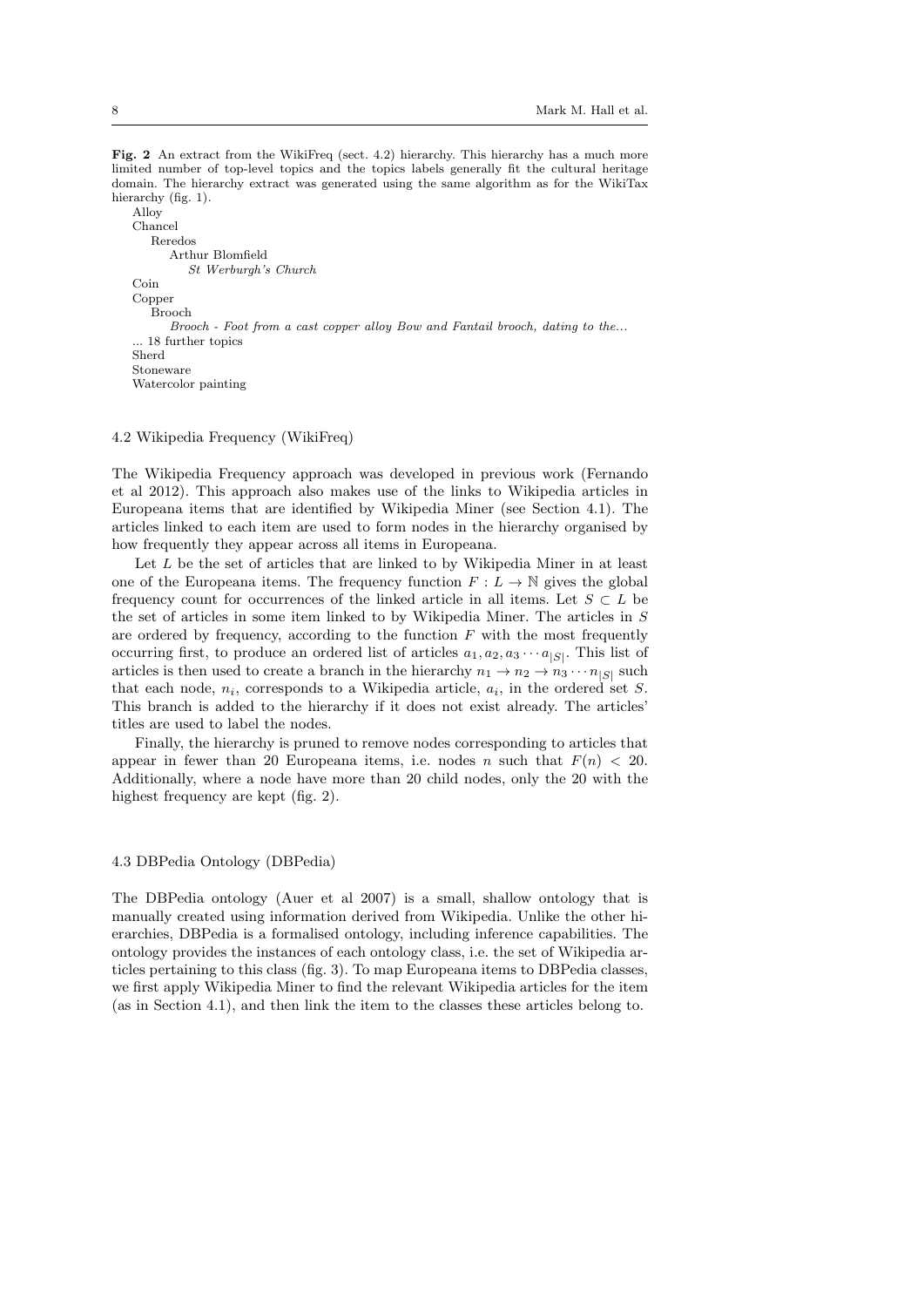Fig. 3 An extract from the DBPedia (sect. 4.3) hierarchy. Similar in style to the WikiFreq hierarchy (fig. 2), however the topic levels are less specific and the hierarchy generally flatter. The hierarchy extract was generated using the same algorithm as for the WikiTax hierarchy (fig. 1).

```
Activity
AnatomicalStructure
  Muscle
      Double-sided Pectoral Cross
Award
Beverage
ChemicalCompound
Colour
Currency
Device
   Weapon
      Ludworth, Moor Crescent, Bronze Age: Spot find - stone axe
... 20 further topics
Species
Website
Work
```
4.4 Latent Dirichlet Allocation (LDA)

LDA is a soft-clustering algorithm which discovers so-called latent topics in a document collection. LDA also discovers the topics which are relevant for each document. LDA is an example of a data-driven, fully self-contained hierarchy. Previous approaches have used flat clusters (Stoica et al 2007), but we use a recursive divide-and-conquer approach on top of LDA to create a full hierarchy (fig. 4). We created the LDA-based hierarchy as follows:

1. LDA needs to decide before-hand the number of topics to be discorevered. We set this number  $(topic<sub>-</sub>n)$  automatically depending on the number of items in the collection  $(|C|)$ :

$$
topic_n = \min\left(9, \frac{|C|}{30}\right) \tag{1}
$$

- 2. Pre-process each item to prepare the bag-of-words representation required by LDA. The text was first lematised and tagged with part-of-speech information using Freeling (Padró et al 2010), a multilingual NLP tool. Nouns and adjectives were selected as the bag-of-words representation. For 1,884 items this approach produces empty bags-of-words, which means that those items cannot be processed into the hierarchy.
- 3. Run LDA to discover *topic\_n* latent topics and assign all items to those topics. LDA returns an topic distribution for each item, so we assign each item to its highest-ranked topic.
- 4. LDA also provides a topic-word distribution, which is used to select the highestranked word as the topic's label.
- 5. Split the collection by topic into a set of sub-collections and recursively apply the algorithm to each sub-collection. Note that the number of topics  $(topic_n)$ is updated in each iteration.
- 6. Stop if a sub-collection has fewer than 60 items or if the depth of a branch is larger than 10.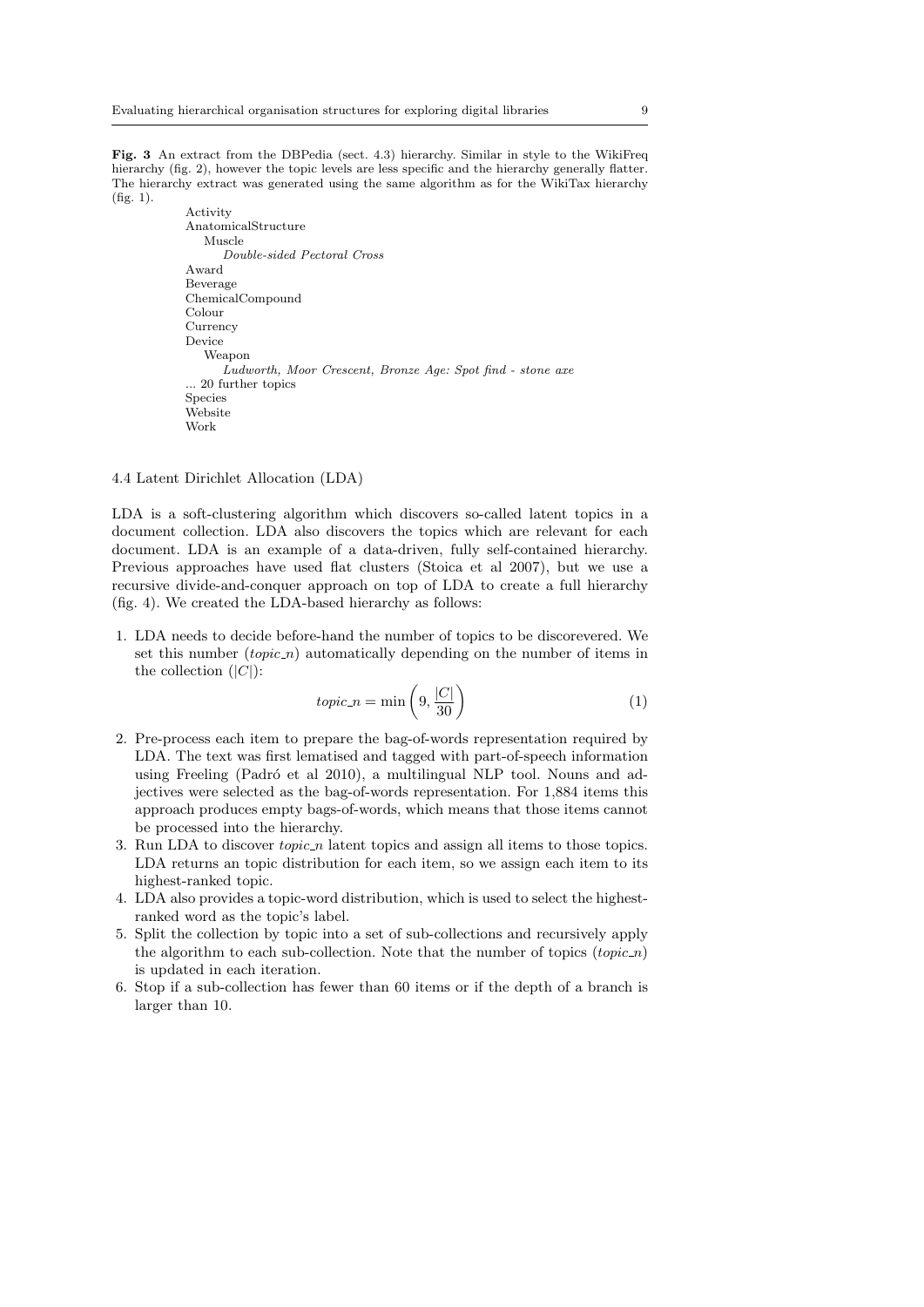Fig. 4 An extract from the LDA (sect. 4.4) hierarchy. Clearly shows that the hierarchy is much deeper and also illustrates the labelling issues with the same label used at different levels. The hierarchy extract was generated using the same algorithm as for the WikiTax hierarchy (fig. 1).

```
Britain
Brooch
   Design
      Design
         Kitchen
             Victoria Buildings, Bath Street, 1976
Cash
Coin
   Coin
      Elizabeth I
         Roman
             Measure
                Jetton
 ... 3 further topics
Number
Vessel
View
```
The parameters used in the topic number calculation (9 and 30 in eq. 1) and the stop condition (60 items min. and max. depth of 10) were determined empirically, by visualising the resulting hierarchy. Topics of around 30 items provided the best experience, with up to 60 items being acceptable from a user perspective. Similarly a minimum of 9 topics at any level provided the best balance between clearly distinct topics and an overly deep hierarchy. Finally the maximum branch depth of 10 was added to ensure that the algorithm always terminates.

We used LDA as the topic modelling algorithm for two reasons: (1) it is a state-of-the-art approach that scales well to the collection size and (2) it has been shown to create cohesive topics (Fernando et al 2012; Chang et al 2009). Also LDA has been used to successfully improve result quality in Information Retrieval (Azzopardi et al 2004; Wei and Croft 2006) tasks. Although only the highest-ranking item - topic assignment is used, discarding some useful information, the speed and cohesion of the resulting topics nevertheless make LDA a suitable approach.

# 4.5 Library of Congress (LCSH)

The Library of Congress Subject Headings comprises a controlled vocabulary maintained by the U.S. Library of Congress for use in bibliographic records. LCSH is widely used by libraries to organise their collections as well as for organising materials online. The Europeana item's text is lemmatised using Freeling (Padró et al.) 2010). The text is compared to the category labels for the LCSH concepts. If the text contains any of the category labels then the item is matched to these categories. If more than one matching label is found, then the longest matching label is used for the mapping (fig. 5).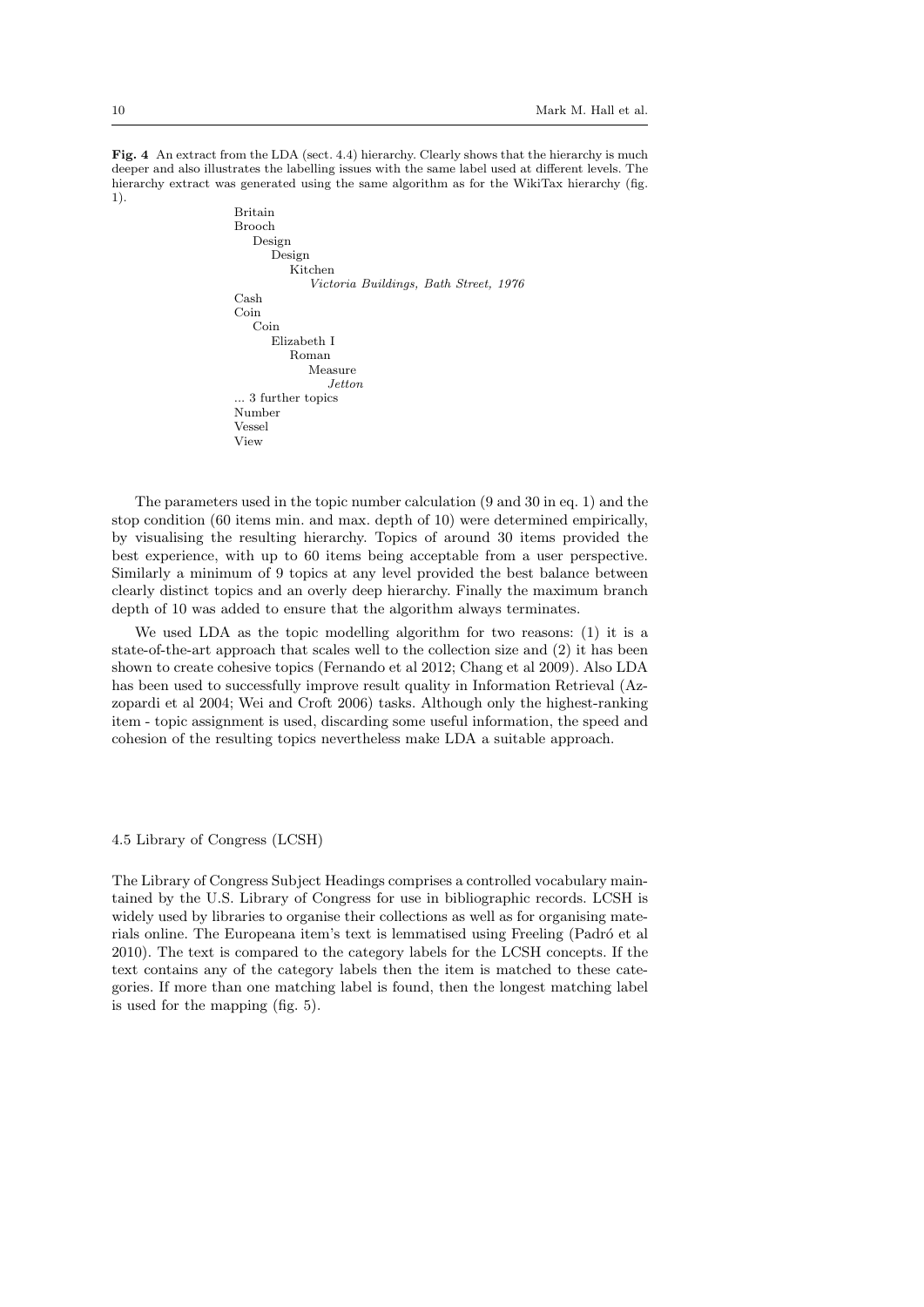Fig. 5 An extract from the LCSH (sect. 4.5) hierarchy. Clearly shows the very flat structure of the hierarchy. The hierarchy extract was generated using the same algorithm as for the WikiTax hierarchy (fig. 1).

Accidents Accidents Fires Firemen at work at a midnight fire Title Series: London life by night (10513-60)... Administration Administration Adolescence Aerial views Aesthetics Romanticism Hull of a boat in dry dock. Based on metaphorical subject of loneliness in urban... 508 further topics Wood carving Workshops Writing

## 4.6 WordNet Domains (WN Domains)

WordNet Domains (Magnini and Cavaglia 2000) comprise a set of 164 domain labels which have been semi-automatically assigned to each of the synsets in Word-Net. The domain labels group together words from different syntactic categories (e.g. nouns and verbs), and also may group together different senses of the same word and thus reduce polysemy. Note that Stoica et al (2007) used the WordNet taxonomy, which has been questioned for being unintuitive for regular users (Horvat et al 2012). We decided to use WN domains instead, which is simpler, smaller and, to our believe more intuitive for lay users.

Yago2 is used as an intermediate vocabulary for the mapping process. Yago2 (Hoffart et al 2011) is a knowledge base derived from Wikipedia with more than 10 million entities, and each entity in Yago2 is linked to a WordNet 3.0 synset. We also used a mapping from WordNet 3.0 synsets to WordNet Domain labels as provided by the Multilingual Central Repository (MCR) (Atserias et al 2004). To perform the mapping, the first step is linking Europeana items to Yago2 entities using the Freeling for lemmatisation and longest possible match approach as used for the LCSH mapping in section 4.5. The Europeana items are then mapped to the WordNet Domain labels via the Yago2 entity-to-synset and the MCR synsetto-WordNet Domains mappings (fig. 6).

### 4.7 Hierarchy Filtering

The complete set of 547,780 Europeana items were processed by each of the hierarchy algorithms. Due to different approaches used by each algorithm, the resulting hierarchies cover different, but overlapping, parts of the data-set. To ensure that the hierarchies and mappings are comparable and the evaluation results valid, the experiments were run on the sub-set of the collection that is covered by all six hierarchies, a collection of 8,179 items. Topics in each hierarchy that did not contain any items from that set of shared items were pruned.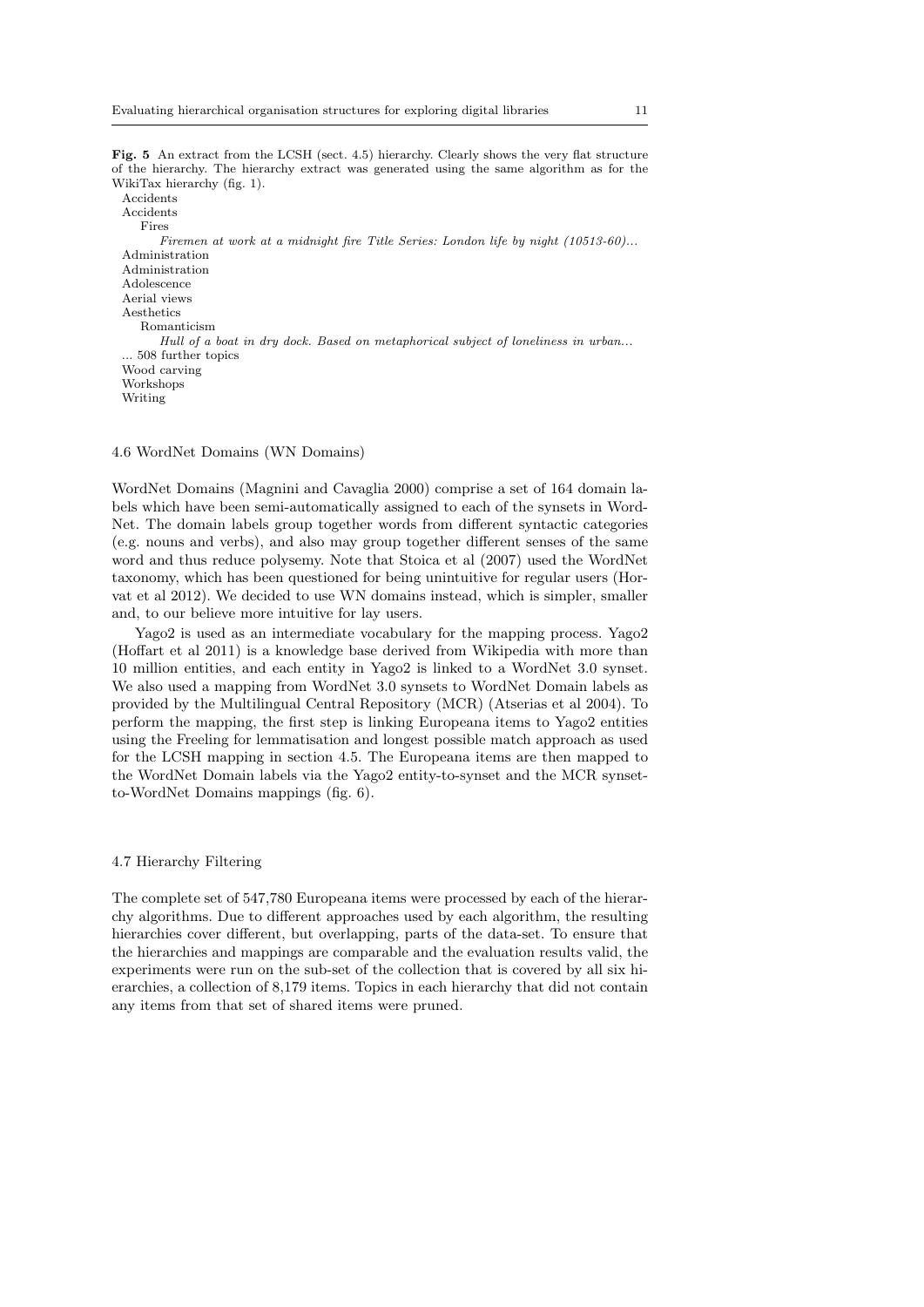Fig. 6 An extract from the WN Domains (sect. 4.6) hierarchy. The extract demonstrates the very small nature of the hierarchy, making it possible to show all top-level topics. The hierarchy extract was generated using the same algorithm as for the WikiTax hierarchy (fig. 1).

| Applied science                                                         |
|-------------------------------------------------------------------------|
| Factotum                                                                |
| Person                                                                  |
| Portrait of a Man                                                       |
| Free time                                                               |
| Humanities                                                              |
| Paranormal                                                              |
| Occultism                                                               |
| penny; denomination toy coins; Series Magician's Money; subseries DEMON |
| Pure science                                                            |
| Social                                                                  |
|                                                                         |

Table 2 Hierarchy statistics before and after filtering to the shared item-set. Depth and Children are reported as median / maximum.

| Hierarchy   |                   | Pre-filtering         | Post-filtering    |                      |   |       |   |          |  |
|-------------|-------------------|-----------------------|-------------------|----------------------|---|-------|---|----------|--|
|             | $\#\text{Topics}$ | $\# \mathsf{Items}$   | $\#\text{Topics}$ | $\#\text{Root top.}$ |   | Depth |   | Children |  |
| DBPedia     | 273               | 178,312 (32.6%)       | 105               | 20                   |   |       |   | 11       |  |
| <b>LCSH</b> | 285,238           | 99,259 (18.2%)        | 1,043             | 174                  |   | 18    |   | 20       |  |
| LDA         | 22.494            | 545,896 (99.6%)       | 1.828             | 9                    |   | 10    |   | 9        |  |
| WikiFreq    | 502               | $66,558$ $(12.2\%)$   | 211               | 19                   | റ | 6     |   | 21       |  |
| WikiTax     | 121,359           | $275,359(50.4\%)$     | 4,036             | 1,798                | റ | 12    |   | 44       |  |
| WN Dom.     | 170               | $(56.5\%)$<br>308,687 | 143               | 6                    |   |       | 3 | 21       |  |

While the pruning step reduces the size of the collection that the experiments are run on, it is necessary to ensure the comparability of the different hierarchies' results. If no filtering were applied and the experiments showed significant differences between the hierarchies, it would always be uncertain whether the differences were due the differences in the hierarchy algorithms or due to differences in the hierarchies coverage or the processed items' meta-data. One hierarchy algorithm might process items with very poor meta-data that are ignored by the other algorithms, leading to a poor mapping into the hierarchy, and thus poor evaluation results. While the amount of coverage a hierarchy achieves is an important factor for choosing a hierarchy, by applying the filtering step we can separate the hierarchy quality and coverage aspects. The experiment results thus show how the hierarchies perform on the same data and these results can then be combined with the coverage to determine the most applicable hierarchy for a given use context.

Table 2 lists descriptive statistics for the unfiltered and filtered versions of each hierarchy. LDA covers almost the whole collection. WN Domains has the next highest coverage, while WikiFreq has the lowest coverage (12%). The hierarchies cover a number of different styles: WikiTax is wide and quite shallow, LCSH is also wide, but deeper, LDA is narrow and deep, DBPedia and WN Domains are quite small. The wide variety of hierarchy shapes is intentional, as we were interested in investigating how these impact on the hierarchies perceived "usefulness". The fact that for a number of hierarchies the median number of child topics is 1 is an artefact caused by the filtering process which prunes those parts of the hierarchies that do not cover the shared set of 8,179 items.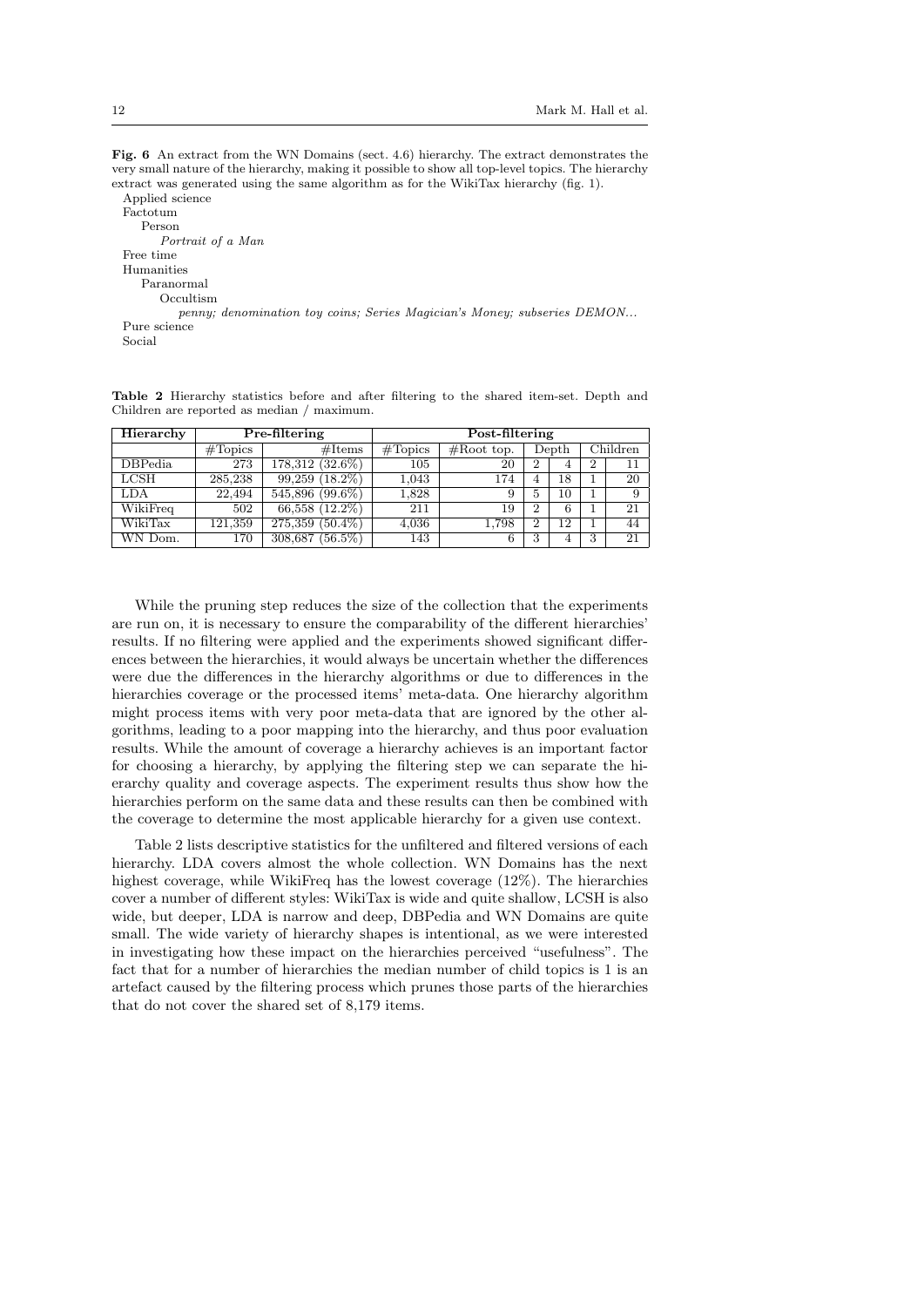#### 5 Hierarchy Comparison

As stated above, the first of the two experiments presented in this paper was designed as an extension of previous work (Fernando et al 2012), where we evaluated the hierarchies to determine how cohesive concepts were in the hierarchy and whether the methods produced logical relationships between concepts (as judged manually). This experiment extends the previous work to analyse the hierarchies for two additional aspects: whether they are perceived to provide an overview of the collection (Section 5.1) and whether individual items are "well-placed" in the hierarchies (Section 5.2), evaluating the key activities  $#1$  ("provide an overview") and #2 ("provide context") respectively.

Testing hierarchies using these very specific aspects was chosen as an approach, because we wanted to evaluate a large number of hierarchies using non-expert users. This ruled out using a larger task-based evaluation setup, as the resourcecommitments, primarily time and participants, required to get valid results severly limit the number of hierarchies that can be evaluated in parallel. As there was no existing work on what non-expert users preferred in a hierarchy, we wanted to investigate evaluation methods that did not require severly limiting the number of hierarchies tested. Additionally in a task-based experiment the evaluators' responses will be influenced not only by the hierarchy, but also by their interest in the task and the collection. The second experiment (Section 7), where we use a task-based setup, shows that this approach can result in evaluation results that are harder to draw any significant conclusions from.

The goal of evaluating hierarchies for the use with novice, non-expert users also meant that gold-standard-, criteria-, and expert-based evaluation setups were not applicable, as these are all based on expert evaluation. Since there was no literature to show that expert evaluations provided information on how useful a hierarchy could be for novice, non-expert users, a setup that allowed us to test with non-expert users was required. Splitting the evaluation into the individual aspects makes it possible to create an experiment that is sufficiently in-depth for the aspects tested and at the same time is sufficiently short to attract a significant number of evaluators.

The experiment was designed as an on-line experiment using our own experiment support software (Hall and Toms 2013). It consisted of three parts: an initial set of background questions (age, gender, first language); the first research question investigating the hierarchies' overviewing capabilities; and the second question investigating the item placement. Participants were recruited from staff and students at Sheffield University via a central mailing list with approximately 20,000 subscribers. No incentives were offered for participation. A total of 881 people started the experiment and 288 completed it (32.6% completion rate). After filtering participants who did not complete the experiment or were not first language English speakers a total of 225 participants remained. Filtering was conducted post-experiment to allow for a future comparison of sub-groups within the dataset. Of the 225 participants 136 were female and 89 male. Slightly fewer than half (106) were between 18 and 25, 103 are split relatively evenly between 26 and 55, and the remaining 16 are over 55.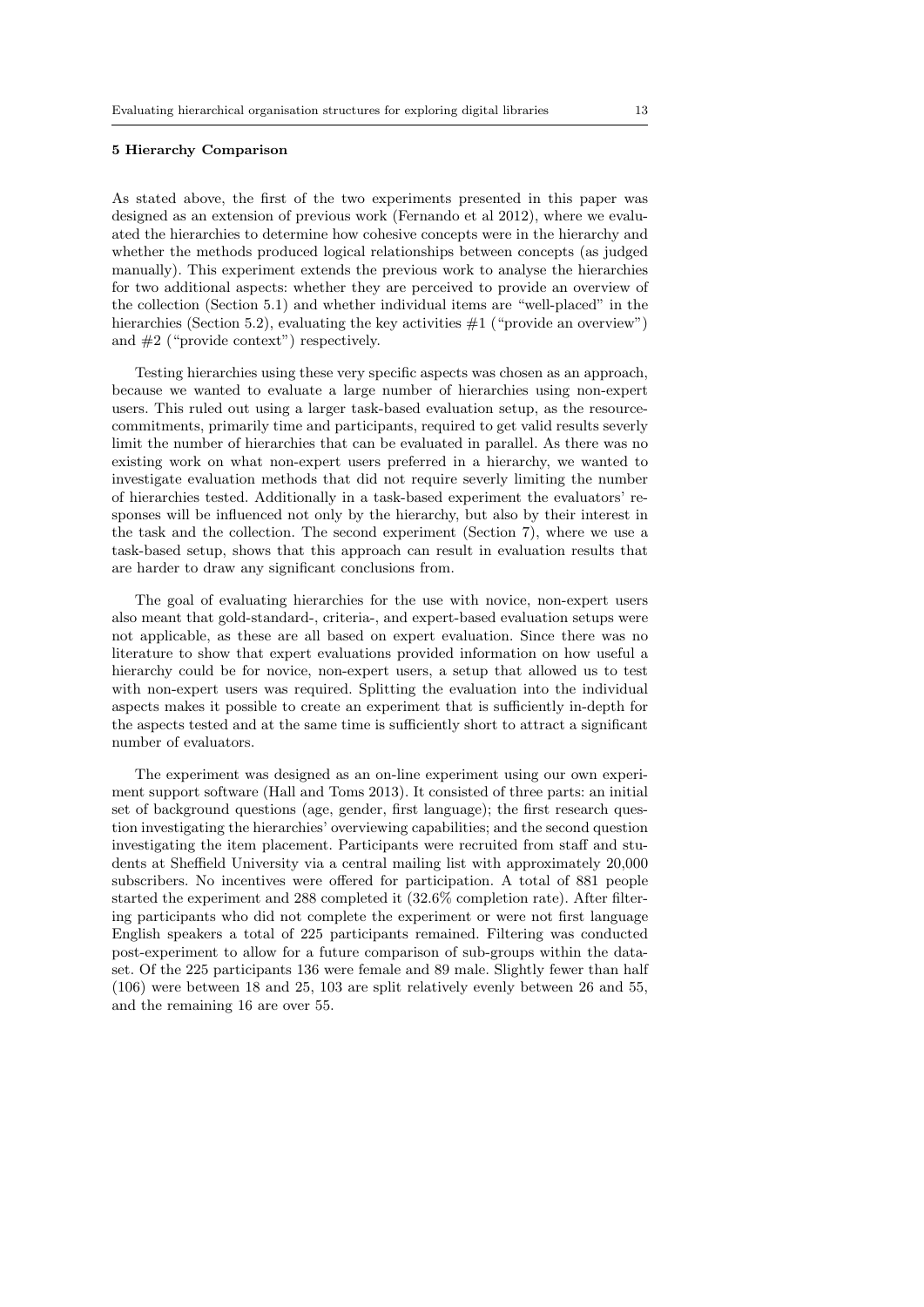Fig. 7 Hierarchy browser used in the first experiment for the "Overviewing Task". Clicking on a topic would show / hide its child topics. No items were shown to avoid any influence from the item placement on the overviewing evaluation.



#### 5.1 Overviewing Task

Participants were asked to complete the overviewing task before the item placement task. Organising the tasks in this way removes the risk of experience gained during the second task influencing performance in the first one.

#### 5.1.1 Setup

The task itself was presented through two pages. On the first page the participants were shown one of the six hierarchies using our hierarchy browser (Figure 7). Participants were automatically allocated one of the hierarchies in order to ensure a balanced distribution of participants to hierarchies. They were instructed that they had come across an unknown collection and should spend two minutes exploring the hierarchy in order to develop an overview of what is in the collection. Participants were given an explicit time-limit of two minutes after which the experiment automatically moved on to show the second page containing the following questions:

- 1. Q1: How much of the collection do you believe you explored?  $(0 100\% \text{ in } 10\%$ steps)
- 2. Q2: Please rate how good an overview over the collection you got (7-point semantic differential; *good* - bad)
- 3. Q3: Please rate how organised you felt the collection was (7-point semantic differential; organised - random)
- 4. Q4: Please rate how understandable the collection was (7-point semantic differential; understandable - not understandable)
- 5. Q5: Please rate how familiar you are with the topics covered in the collection (7 point semantic differential; familiar - unfamiliar)
- 6. Q6: Please rate how confident you are about what you would expect to see in the various parts of the collection (7-point semantic differential; confident - not confident)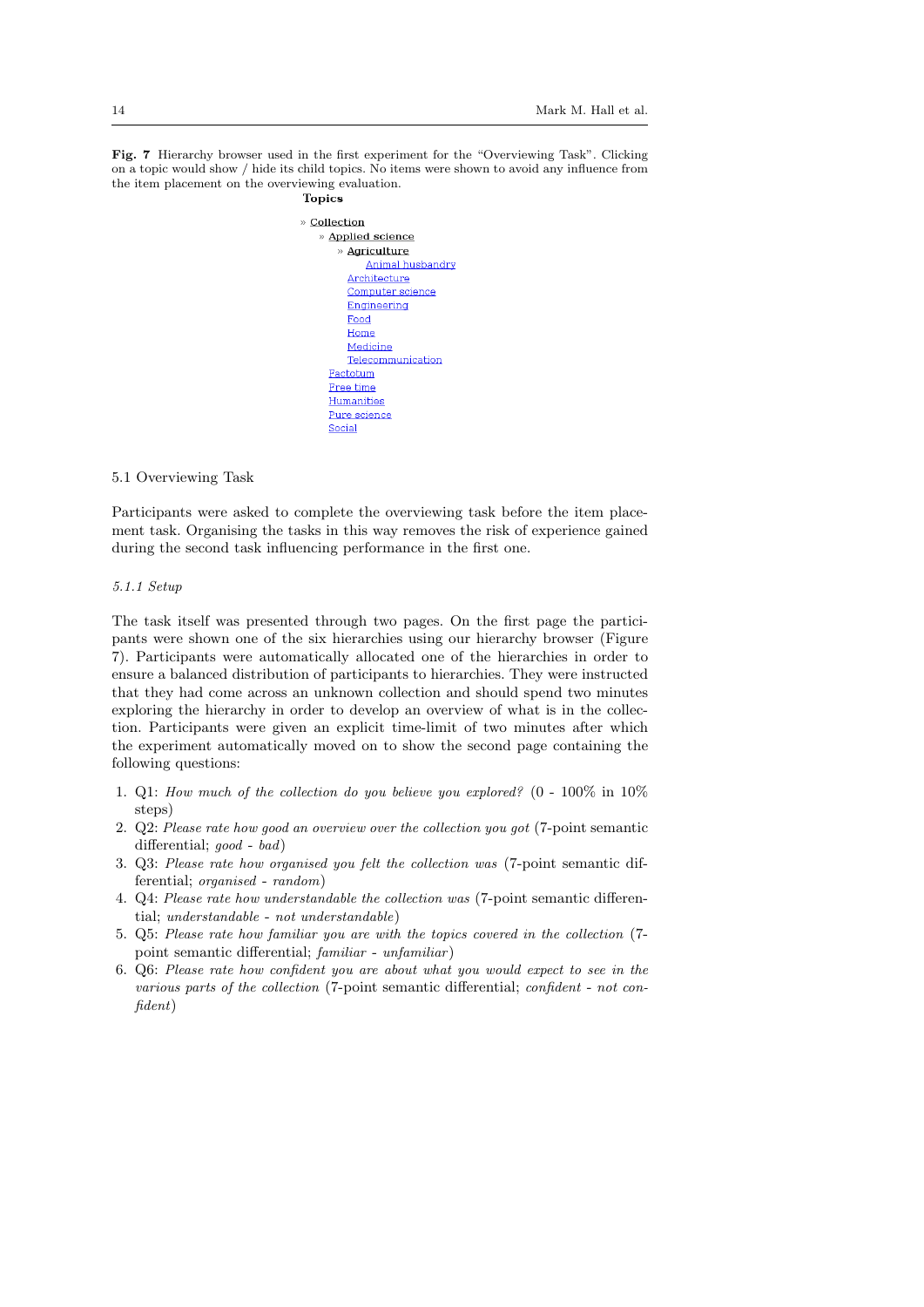The percentage explored is coded  $[0, 1]$  in 0.1 steps. The semantic differentials are coded from  $-3$  (negative statement) to  $+3$  (positive statement).

In addition to these questions the hierarchy browsing interface also logged every interaction between the participant and the interface and the total amount of time spent browsing the hierarchy. From the interaction data three metrics were derived for each hierarchy: the total number of clicks (Clicks); the fraction of topics either directly selected (% Viewed) or where an ancestor was selected (% Ancestor Viewed).

Participants were only shown the hierarchy and not the items themselves. This was done for two reasons. First, the goal of the whole experiment was to test whether individual hierarchy characteristics could be tested separately, which is not possible when both the hierarchy and the items are shown, as that mixes the hierarchy quality with the item-placement quality questions. Second, the second task in this experiment was aimed at evaluating the item-placement and showing a participant the item-placement for one hierarchy and then asking them to evaluate the same placement for a number of hierarchies could potentially introduce a judgement bias.

The time limit of two minutes was determined using a small pilot study where we found that on the smallest of the hierarchies (DBPedia) in two minutes it was possible to explore all concepts. Thus a longer time period would favour DBPedia. In addition, in a pilot study participants stated they lost interest in the task after more than two minutes. While the time limit means that participants are unable to completely explore the hierarchy they are shown, it ensures that the results reflect a more realistic scenario. In most cases users do not explore everything before making a decision, they explore enough to satisfy themselves that they have a good-enough understanding and then decide whether the collection is of interest to them or not. Thus while the participants do not have a perfect understanding of the hierarchies in order to provide perfectly grounded responses, their level of understanding and thus their level of responses is more realistic.

# 5.1.2 Results

Table 3 summarises the results of the overviewing task. A Kruskal-Wallis test shows no statistically significant influence of hierarchy on the time spent ( $\chi^2 = 7.37$ ,  $df = 5, p = 0.19$ , thus any differences in the results can be ascribed to the hierarchies and not the time participants allocated to the task. The number of clicks shows statistically significant differences ( $\chi^2 = 35.46$ ,  $df = 5$ ,  $p < 0.001$ ). Pairwise Wilcoxon rank-sum tests show that the click counts (Clicks row in the table) come from three different groups: the first gets the most clicks and includes DBPedia, LDA, and WN Domains, which are all three clearly hierarchically organised; the second groups LCSH and WikiFreq; WikiTax with its extremely high number of top-level topics forms the third group.

This split is unexpected, as a simple binary division into deeper (DBPedia, LDA, WN Domains, WikiFreq) and flatter (LCSH, WikiTax) hierarchies has been expected. The flatter hierarchies were expected to have less clicks, as more of the hierarchy could be explored by scrolling. A possible cause for this triple-split is that the combination of different topic types at the same level in the LCSH and WikiFreq hierarchies has an impact. Both LCSH and WikiFreq mix conceptual and instance topics at the same level (e.g. "Symbolism" and "Table" next to each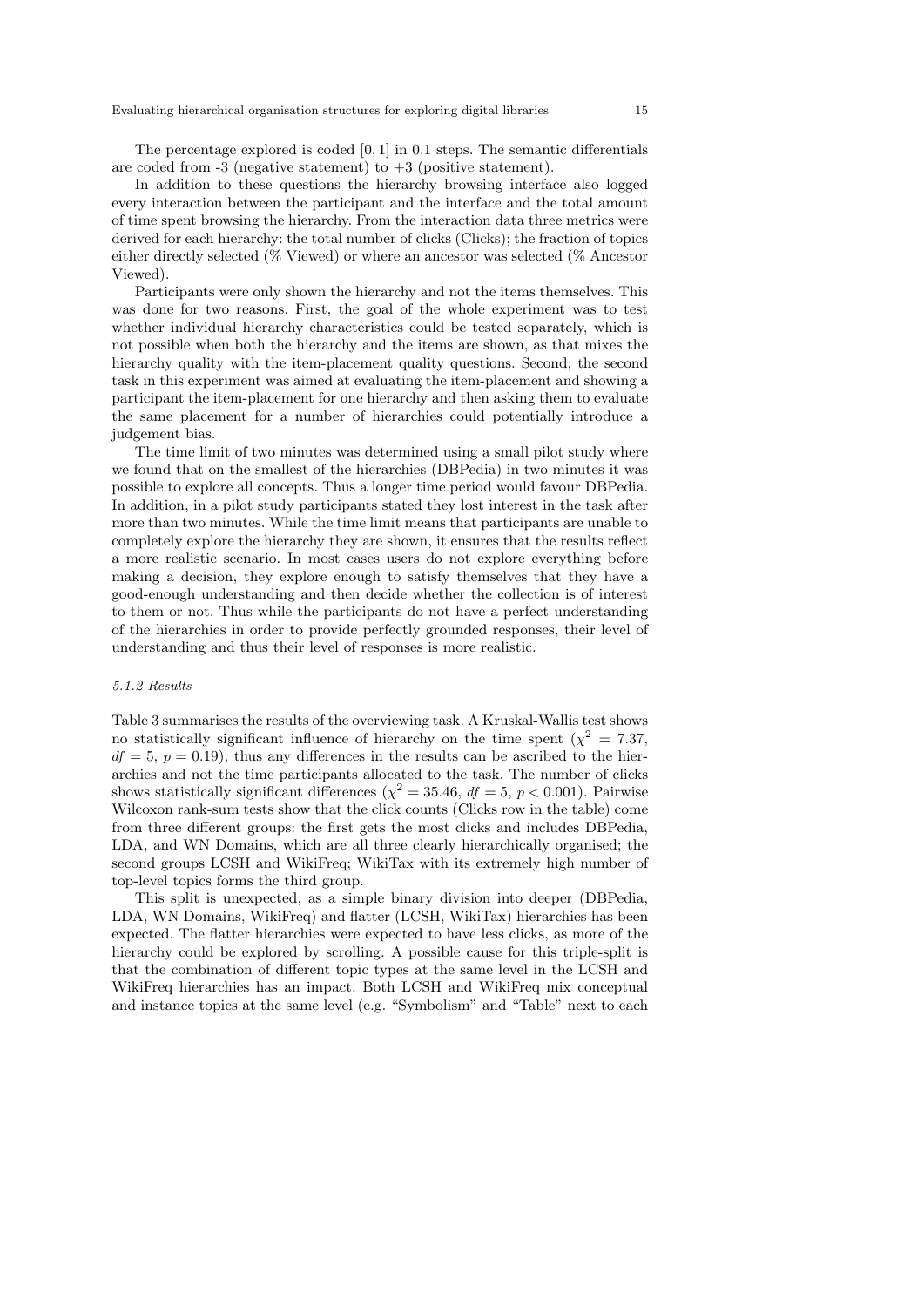| Metric                     |           | <b>DBPedia</b> |                |           | $_{\rm LCSH}$  |                |              | LDA        |                |
|----------------------------|-----------|----------------|----------------|-----------|----------------|----------------|--------------|------------|----------------|
| $Q1 -$ Explored            | .3        | .5             | .6             | $\cdot$ 1 | $\cdot$ 1      | $\cdot$ 1      | $\cdot^2$    | .3         | $\cdot^4$      |
| $Q2 -$ Overview            | $-1$      | $\mathbf{1}$   | $\overline{2}$ | $-2$      | $\Omega$       | 1              | $-2$         | $-1$       | 1              |
| $Q3 - Organised$           | $\Omega$  | $\mathbf{1}$   | $\mathfrak{D}$ | $-1$      | 1              | $\overline{2}$ | $-2$         | $-1$       | $\Omega$       |
| Q4. Understandable         | $-1$      | 1              | $\overline{2}$ | $\Omega$  | 1              | $\overline{2}$ | -3           | $-2$       | $-1$           |
| $Q5 - Familiar$            | 1         | $\overline{2}$ | $\mathbf{2}$   | $\Omega$  | 1              | $\overline{2}$ | $-2$         | $-1$       | 1              |
| $Q6 -$ Confident           | $\Omega$  | 1              | $\mathbf{2}$   | $-1$      | 1              | $\overline{2}$ | $-3$         | $-2$       | $\mathbf 1$    |
| Clicks                     | 16.5      | 29.0           | 51.5           | 12.0      | 24.5           | 37.5           | 13.5         | 30.0       | 59.8           |
| % Viewed                   | .081      | .152           | .257           | .005      | .012           | .019           | .005         | .011       | .021           |
| % Ancestor viewed          | .176      | .352           | .562           | .015      | .032           | .050           | .051         | .175       | .402           |
|                            |           |                |                |           |                |                |              |            |                |
| Metric                     |           | WikiFreq       |                |           | WikiTax        |                |              | WN Domains |                |
| $\overline{Q1}$ . Explored | $\cdot^2$ | .3             | .4             | $\Omega$  | $\cdot$ 1      | $\cdot$ 1      | .3           | .5         | .7             |
| Q2. Overview               | $\Omega$  | 1              | $\overline{2}$ | $-3$      | $-1$           | $-0.5$         | 1            | $\bf{2}$   | $\overline{2}$ |
| Q3. Organised              | $-2$      | $\mathbf{1}$   | $\mathfrak{D}$ | $-1$      | $\overline{2}$ | 3              | $\mathbf{2}$ | $\bf{2}$   | 2.5            |
| Q4. Understandable         | $-1$      | 1              | $\overline{2}$ | $-2$      | 1              | $\overline{2}$ | 1            | $\bf{2}$   | 3              |
| Q5. Familiar               | $-1$      | 1              | 1.5            | $-1$      | $-0.5$         | $\overline{1}$ | 1            | 1          | $\overline{2}$ |
| Q6. Confident              | $-1$      | $\Omega$       | 1.5            | $-2$      | $-0.5$         | 1              | $\Omega$     | 1          | $\bf{2}$       |
| Clicks                     | 12.5      | 24.0           | 37.5           | 11.0      | 18.0           | 26.0           | 26.0         | 27.0       | 46.0           |
| % Viewed                   | .033      | .061           | .097           | .001      | .002           | .003           | .07          | .104       | .167           |

Table 3 Overviewing task results. All results are 1st quartile/median/3rd quartile. Second row (Explored) contains numbers from 0 to 1. The rest of rows from 2 to 6 contain a number between -3 (negative statement) and 3 (positive statement), with best numbers in bold. Clicks report absolute numbers. The last two rows report percentages from 0 to 1.

other in LCSH, or "Flint" and "Greater London" in WikiFreq) and this unclean structure impacts how the participants explored the collections.

On the core questions of how good an overview a hierarchy provides, how well organised it is, and how understandable it is (questions 2, 3 and 4 in the table), WN Domains outperforms the other hierarchies. DBPedia also performs quite well and interestingly in the "familiar" question is slightly better than WN Domains. The difference is not statistically significant, but might indicate that the language used in DBPedia is more familiar to the participants than the WN Domains language, although it might also simply be due to a sampling bias.

As had been expected the broad top-level hierarchies (LCSH, WikiTax) did not give as good an overview as the narrower hierarchies (DBPedia, WikiFreq, WN Domains). The WikiTax results highlight the problem of having too many top-level topics, as the results show that it does not give a good overview, even though it is rated as being well organised.

The LDA hierarchy struggles in all aspects, potentially because it is too narrow, but more likely because the topic labels are too simple and do not give a good overview over what can be found in the hierarchy. These results are in line with Stoica et al (2007) who also show that the manually created hierarchies are seen as clearer.

Comparing the participant's self-evaluation of how much they explored (question 1) with the two fraction of topics metrics (two bottom rows in the table) clearly indicates that participants extrapolate from the topic to its children. Their self-evaluation is much closer to the "% Ancestor" metric than to the absolute number of topics selected. It seems that the participants are making assumptions about what lies below the topics they have explicitly seen and are making their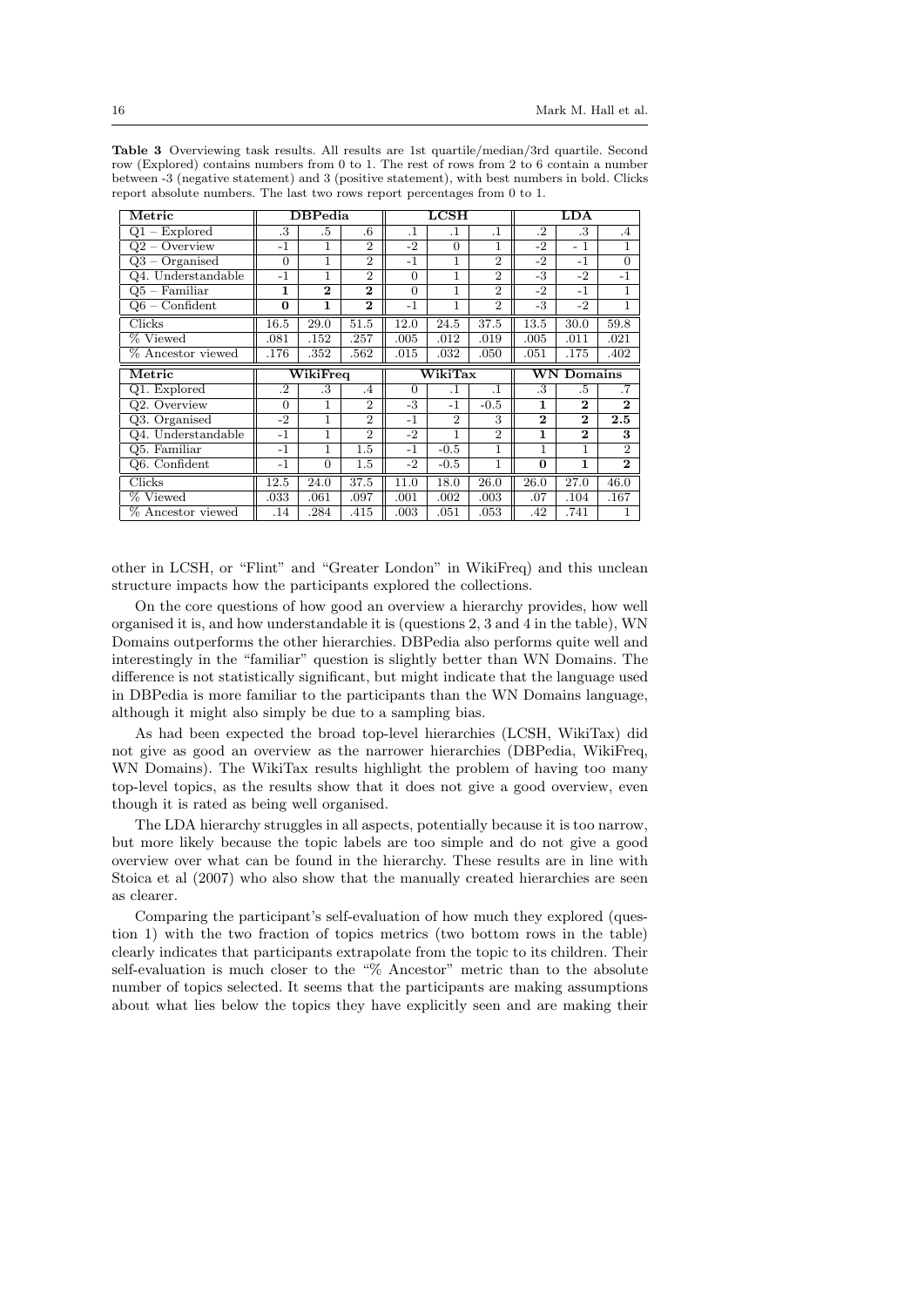Fig. 8 Sample item with thumbnail, keywords, title, and the hierarchy branch as used in the item placement part of the first experiment.



judgements of how much they have explored on this basis. This re-enforces the hierarchy design rule that a good hierarchy must start with general topics and become more specific as the user drills down. It is also in line with Sanderson and Croft (1999) who state that where this relationship structure breaks, the users struggle with using the hierarchy.

# 5.2 Item Placement Task

After exploring one of the hierarchies the participants moved to the second task in which they were asked to judge how well items were placed in the hierarchies. The aim of this task was to evaluate the hierarchies with respect to their ability of providing "context" information to the user (activity  $\#2$ ), by showing the user where in the hierarchy the current item is located and what topics it is related to.

# 5.2.1 Setup

A pool of 40 items was randomly selected from the 8,179 item test-set and, for each item, the branches leading from the root to the item were generated for each hierarchy. This created a set of 240 item-branch pairs from which participants were shown 10 randomly selected pairs. The sampling took into account the number of existing evaluations for each pair to ensure an even distribution. Due to limitations in the software the sampling did not take into account which hierarchy the participants had seen in the first task. This introduced a potential bias, as exposure to the hierarchy in the overviewing task might influence the item-placement judgement. However, analysis shows that there is no significant difference in the distributions of which hierarchy the participants previously used, across the item-branch pairs, negating the potential bias. For each item-branch pair, the participant was shown the branch from the root to the item, the item's title, keywords, and thumbnail (Figure 8), and the following two questions:

1. How well structured is the hierarchy branch? (7-point semantic differential; structured - unstructured)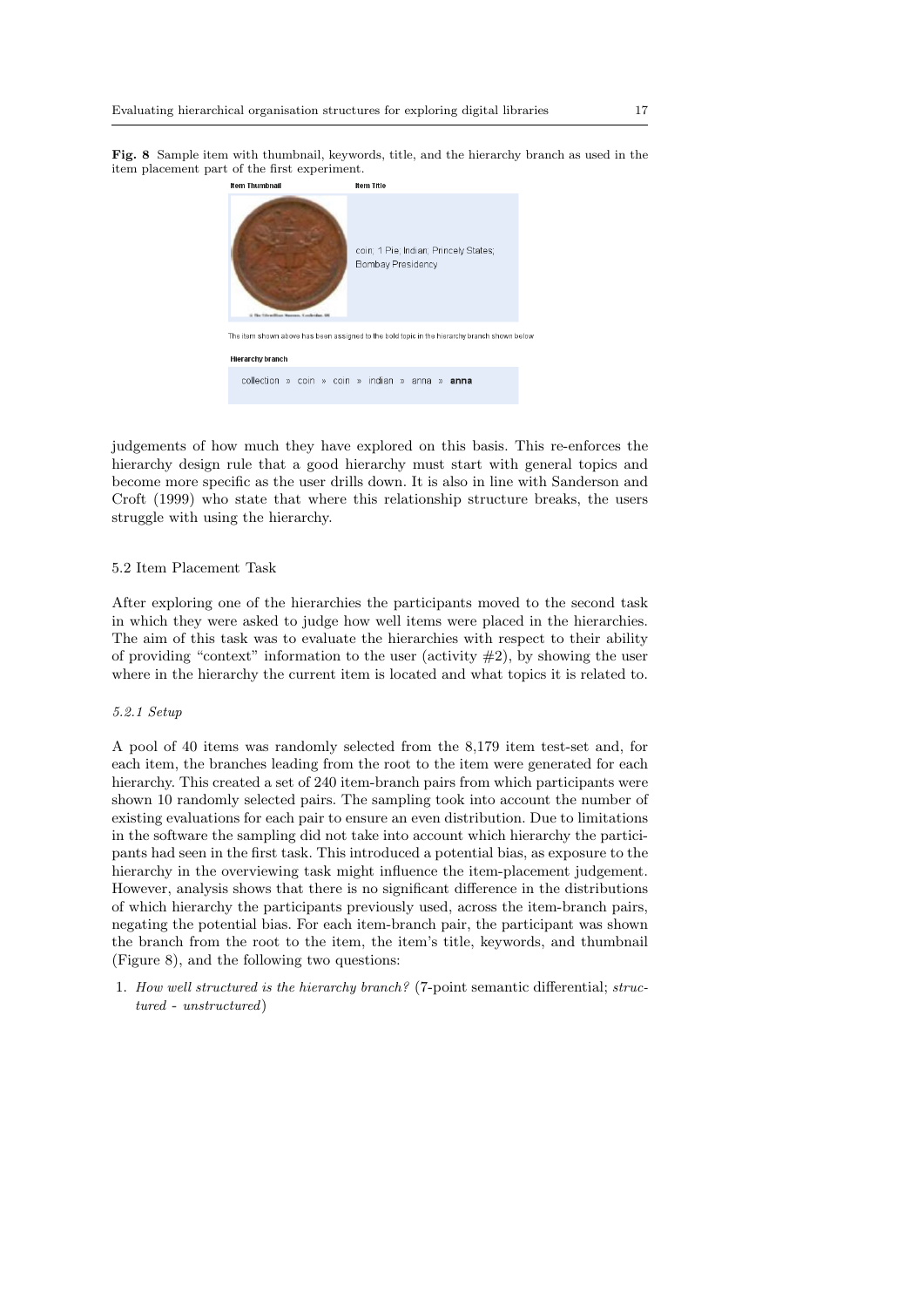| Hierarchy     |    |   | 1. Well-structured | 2. Placed |    |   |  |
|---------------|----|---|--------------------|-----------|----|---|--|
| DBPedia       | -2 |   | 2                  |           | -2 |   |  |
| $_{\rm LCSH}$ |    | 2 | 2                  | -2        |    | ച |  |
| LDA           | -2 |   | 2                  | $-2$      |    | ົ |  |
| WikiFreq      |    | 2 | 3                  |           | 2  |   |  |
| WikiTax       |    | 2 | 2                  | -3        |    |   |  |
| WN Domains    |    |   | 2                  |           | ാ  |   |  |

Table 4 Item placement task results. Numbers are on a seven-point scale from -3 (negative statement) to +3 (positive statement) and are shown 1st quartile/median/3rd quartile.

2. Is this branch a suitable place for the item? (7-point semantic differential; suitable - not suitable)

#### 5.2.2 Results

The results (Table 4) clearly show that WikiFreq outperforms all other hierarchies, both on placement of items in the hierarchy (Wilcoxon signed-rank tests  $p < 0.001$ ) and also on the structure of the hierarchy (Wilcoxon signed-rank test  $p < 0.05$ ) against WikiTax & LCSH,  $p < 0.001$  for all other hierarchies). The data-driven approach guarantees that the labels for the topics are directly linked to the item, and the arrangement of the topics in the hierarchy based on frequency ensures that the path to the item is seen as sensible. That this is an advantage of the data-driven approaches in general is confirmed by the LDA results, which outperform the WikiTax, DBPedia, and WN Domains hierarchies on item placement (Wilcoxon signed-rank tests  $p < 0.001$ , even though the structure scores are not good. While the lower scores are in line with Stoica et al (2007), the good item placement scores indicate that the problem with LDA is likely related to the topic labelling and not to the structure in itself and scores could be improved by using a state-of-the-art labelling technique (Treeratpituk and Callan 2006; Lau et al 2011).

The results show that the item placement algorithms for DBPedia, WikiTax, and WN Domains need to be improved, even if the branches themselves are relatively well structured. The mappings into LCSH are of variable quality, but do outperform the mappings of the other three manually curated hierarchies. One potential explanation for this is that the LCSH terms are more closely aligned with the language used in the data-set, ensuring that the mappings are better.

# 6 WikiMerge: A New Hierarchy Generation Algorithm

The results in the previous section show that the data-driven approaches outperform the manual hierarchies on item placement quality, while the structure of the manually created hierarchies is judged as better overall. This is in line with our previous results where the data-driven approaches created more cohesive topics, but the manual hierarchies had better parent-child relationships. Based on this, a novel hierarchy was created that merged the data-driven WikiFreq approach for generating the leaf topics with a manually created hierarchy for the main structure.

Of the manually created hierarchies that had been tested, the results showed that DBPedia, WN Domains, and WikiTax were potential candidates. WN Domains gave the best overview, but in the previous experiment the parent-child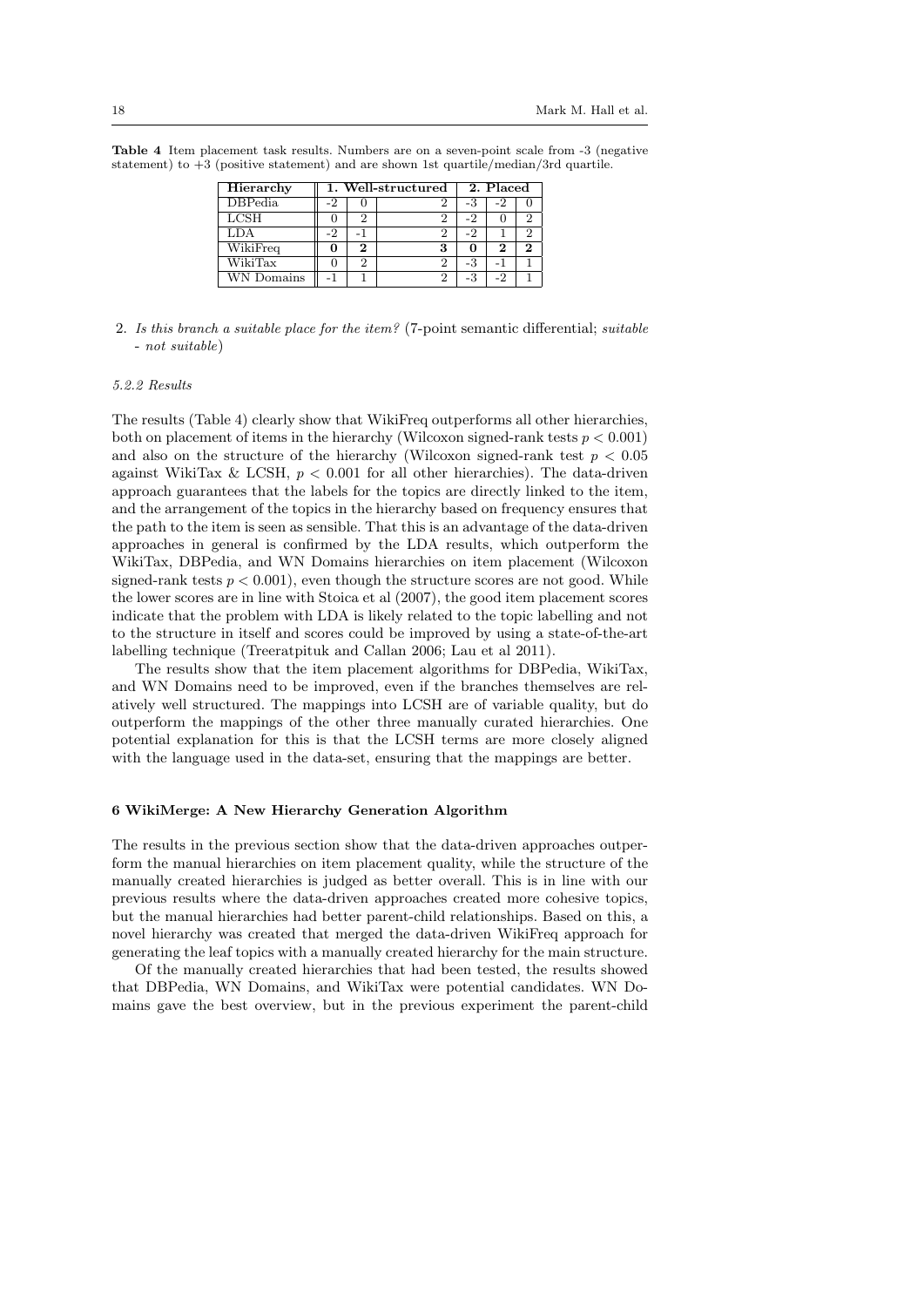relations were judged to be worse than in WikiTax. DBPedia did not give as good an overview, but the relationships were judged to be better than WN Domains, although still outperformed by WikiTax. WikiTax had the additional advantage that the Wikipedia language was likely to be more understandable for users (Milne et al 2007) and with a few simple pruning rules the overviewing capabilities could also be improved. Based on this the decision was taken to use the WikiTax hierarchy and the resulting WikiMerge algorithm works as follows:

- 1. WikiFreq (sect. 4.2) is used to link each item to Wikipedia articles  $a_1 \ldots a_n$ , but only the link to  $a_n$ , the most specific article, is retained and the other links discarded.
- 2. The  $a_n$  articles, which represent the new hierarchy's leaf topics, are linked to their parent WikiTax topics based on the Wikipedia categories the articles belong to.
- 3. The resulting hierarchy is pruned removing all WikiTax topics that do not have a WikiFreq child or have only one child topic, reducing the WikiTax part of the hierarchy to the minimal hierarchy needed to structure the leaf topics.
- 4. The top-level topics in the combined hierarchy are then linked to their respective Wikipedia root node. This is done to correct an issue with the WikiTax construction method in Ponzetto and Strube (2011) that creates more root nodes than the 24 in Wikipedia.

The resulting WikiMerge hierarchy has WikiFreq topics as its leaves and WikiTax topics as its interior and root nodes and should thus merge its sources' strengths. The coverage for WikiMerge is the same as for WikiFreq (12.5%) and after pruning to the shared 8,179 evaluation collection it has 20 root nodes, a total of 378 topics with a median depth of 3 (maximum 8) and median number of children of 2 (maximum 14). As the WikiMerge hierarchy is a combination of the WikiTax and WikiFreq hierarchies, its performance on the tasks in experiment 1 will mirror those of WikiFreq for the item placement and WikiTax for the overviewing task. To test this, a second experiment was devised, comparing WikiMerge to two of the previously tested hierarchies.

# 7 Evaluation of WikiMerge

The previous experiments used four user-evaluated metrics to compare the hierarchies and based on the results we created an hybrid hierarchy merging two of the most useful hierarchies. The experiment described in this section was designed to test whether the user-evaluated metrics provide a good heuristic for the hierarchies' usefulness and whether the new WikiMerge hierarchy provides a better user experience, which would further validate the user-evaluated metrics.

The experiment was structured in three parts: an initial set of background questions, then a comparative study to gather user preferences, and finally the task-based activity. As with the previous experiments we used our own on-line experiment support system and the hierarchy browsing interface introduced in the previous experiment. Participants were recruited using the same method as in the previous experiments via the University's staff and student Volunteers mailing list, again without any incentives offered. The volunteers pool is essentially the same as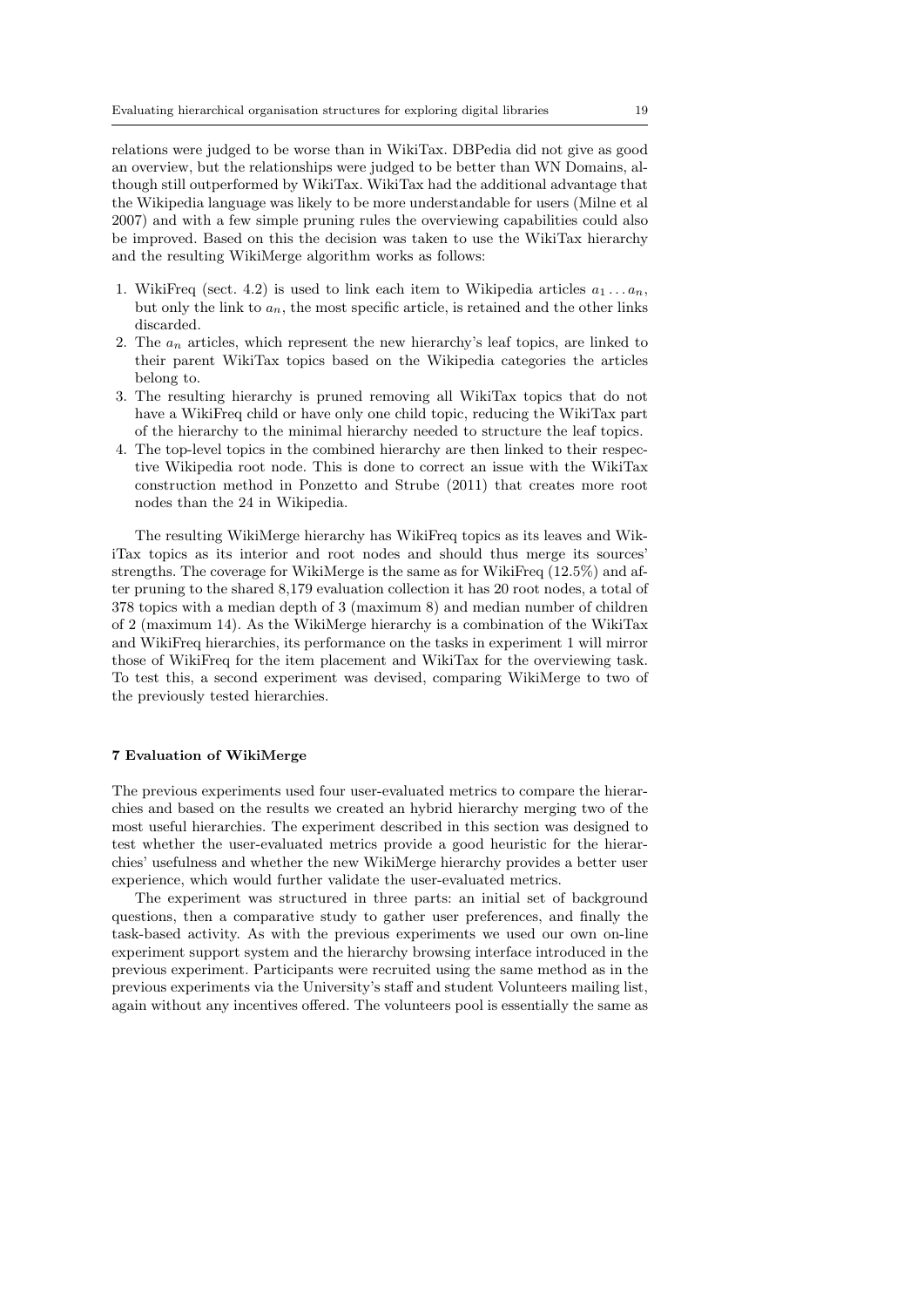Fig. 9 An extract from the WikiMerge (sect. 6) hierarchy. The extract demonstrates the narrow and deeper structure of the hierarchy and also the combination of the different types of topic titles (Wikipedia root topics at the top, then WikiTax topics, and finally WikiFreq leaf topics). The hierarchy extract was generated using the same algorithm as for the WikiTax hierarchy (fig. 1).

Agriculture Applied sciences Industrial design Prototype coin, Fals, Islamic, Arab-Byzantine, Two standing figures (Heraclius prototype) Arts Belief Alternate reality Fiction Literature First Meeting of Dante and Beatrice ... 18 further topics Science Society Technology

for the first experiment, thus it is possible that participants from the first experiment also participated in this experiment. No personally identifiable information was acquired in either experiment, thus the degree to which this occurred cannot be quantified. There was a three month interval between the first and second experiment, which is significantly longer than most test-retest intervals (Falleti et al 2006), and the experiment tasks were different, thus participation in the first experiment is unlikely to influence results in the second.

A total of 64 participants completed the experiment, of which 56 specified that their main language was English and only their responses are used in the analysis. Of the participants 34 were female and 22 male. 14 were between 18 and 25, 37 between 26 and 55, and the remaining 5 older. The gender distribution is the same as in the first experiment. The age distribution is slightly, but not statistically significantly higher in this experiment. Thus neither gender nor age are likely to impact the results. To further investigate our experiment population we asked participants whether they were studying (21), employed (34), or unemployed (1).

The experiment was limited to testing three hierarchies due to the complexity of the individual parts and to ensure that the length of the experiment did not exceed a reasonable time. LCSH was chosen as an example of a manually created hierarchy, as it does not perform badly on any aspects in the previous experiment, unlike DBPedia or WN Domains (although it does not perform as well as the other manually created hierarchies on some of the aspects). WikiFreq was chosen as the best-performing, fully automatically created hierarchy. WikiMerge was chosen to determine whether the conclusions we drew from the earlier results (and therefore the motivation for WikiMerge) were correct.

### 7.1 Comparing Hierarchies

The first part of the experiment was designed to investigate which hierarchy participants preferred, assessing on the hierarchy activities #1 ("providing an overview") and  $#4$  ("organising the collection"). To determine preference, the participants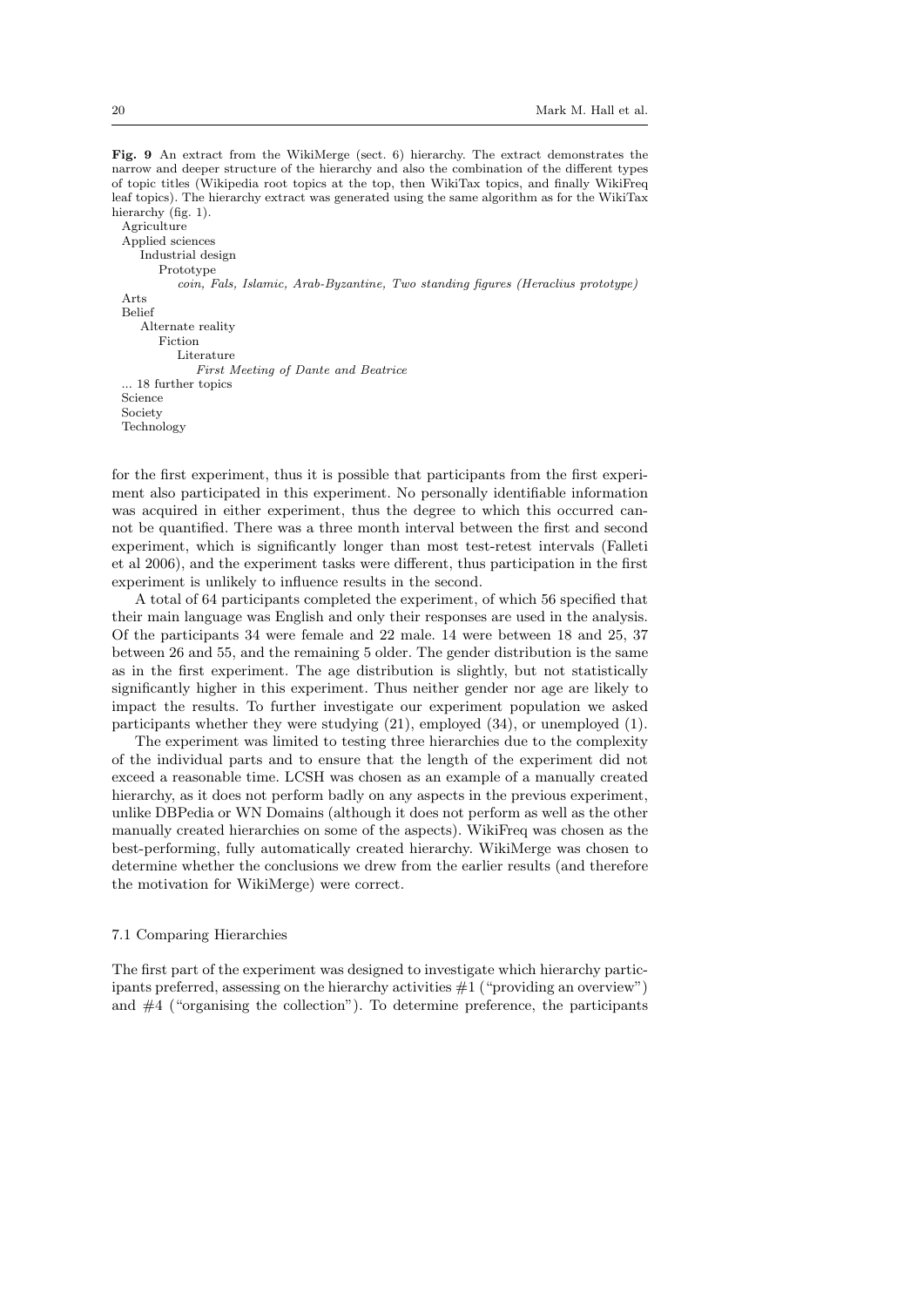Table 5 Preference experiment results including WikiMerge. The first two questions are on a five-point scale from  $-2$  (negative statement) to  $+2$  (positive statement) and are shown 1st quartile/median/3rd quartile. The other three questions are the number of participants who selected that hierarchy.

|                   | $_{\rm LCSH}$ |  |  | WikiFreq |  |  | WikiMerge |     |  |
|-------------------|---------------|--|--|----------|--|--|-----------|-----|--|
| 1. Understandable |               |  |  |          |  |  |           | 1.5 |  |
| 2. Organisation   |               |  |  |          |  |  |           |     |  |
| 3. Preference     | 1 ດ           |  |  |          |  |  |           | 36  |  |
| 4. Topic          | 1 ດ           |  |  | 10       |  |  | 34        |     |  |
| 5. Re-find        |               |  |  |          |  |  |           |     |  |

were shown the hierarchies next to each other, an approach that has been shown to be successful in IR evaluations (Carterette et al 2008).

### 7.1.1 Setup

Participants were shown the three hierarchies next to each other and JavaScript was used to ensure that the hierarchy display covered the full height of the window. The order of the three hierarchies was randomly assigned to each participant and the three hierarchies were always labelled "A", "B", and "C" regardless of the displayed order to ensure that no ordering bias was introduced. Participants were instructed to spend a few minutes exploring the three hierarchies and then to scroll down and answer the questions listed below:

- 1. For each of the three hierarchies shown above rate how understandable the individual headings are (5-point semantic differential; not at all understandable - very understandable)
- 2. For each of the three hierarchies shown above rate how well the headings are organised (5-point semantic differential; very badly organised - very well organised)
- 3. In general which of the three hierarchies do you prefer? (choice A, B, C)
- 4. If you were looking for a specific topic, which of the hierarchies would you prefer? (choice A, B, C)
- 5. If you were trying to re-find an item you had previously viewed, which of the three hierarchies would you prefer? (choice A, B, C)
- 6. Please briefly explain why you prefer the selected hierarchy (free text)

# 7.1.2 Results

A Kruskal-Wallis test shows no significant influence of order on preference  $(\chi^2 =$ 2.45,  $df = 5, p = 0.78$ ) or time spent answering the questions  $(\chi^2 = 5.97, df = 1.02)$  $5, p = 0.31$ . The results in Table 5 show a clear preference for the WikiMerge hierarchy. Both the "understandable" and "organisation" scores are significantly higher than for the other two hierarchies (Wilcoxon rank-sum test  $p < 0.001$ ). This is confirmed by the "preference" selection, where two-thirds of the participants prefer the WikiMerge hierarchy, with the remaining third split relatively evenly between LCSH and WikiFreq.

When asked about their preference for finding a specific topic, five of the participants who initially selected WikiMerge selected LCSH instead, but all five (plus an additional 4) switched back to WikiMerge for the re-finding question. The most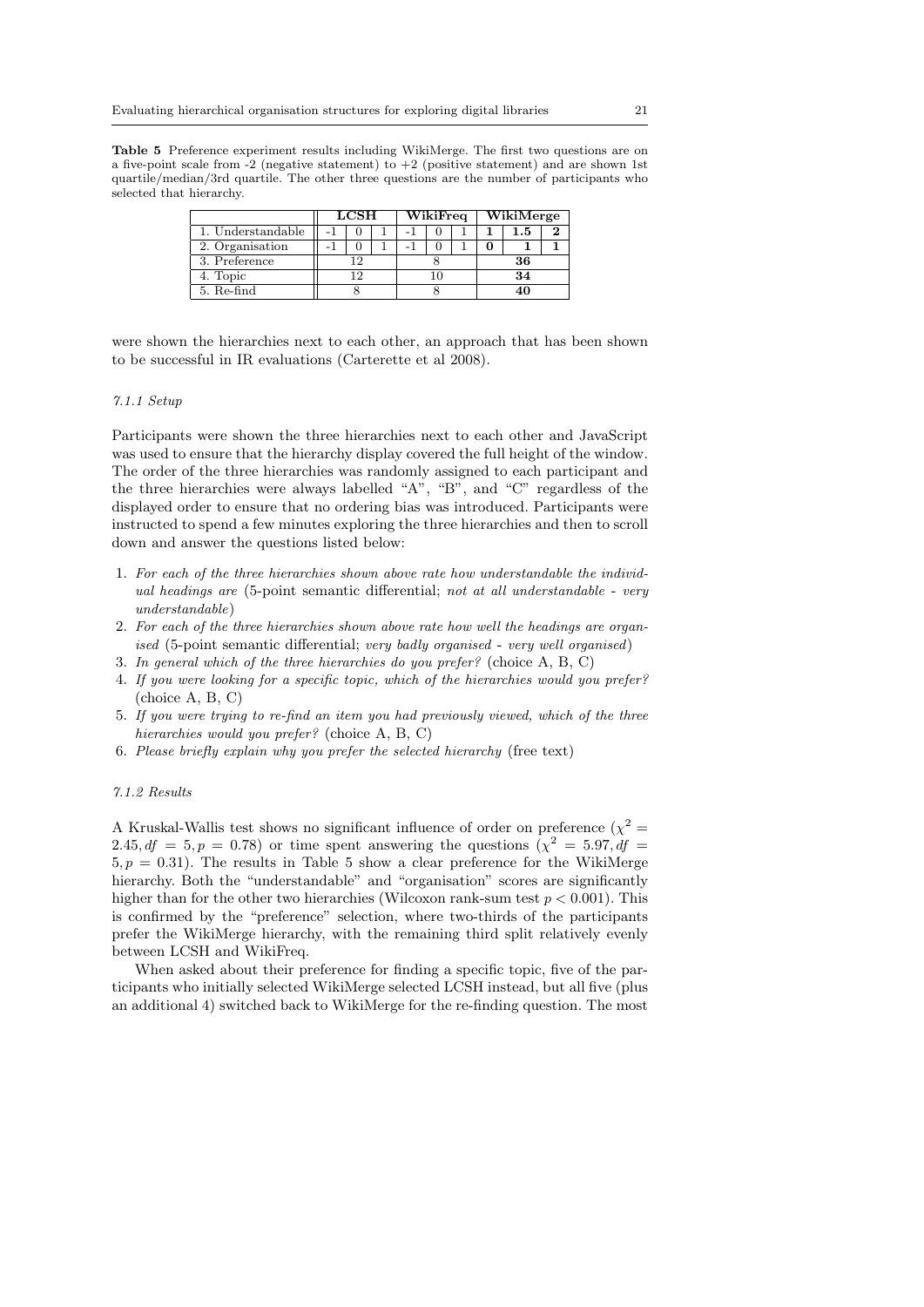likely explanation for this is that for those five participants LCSH's flat, alphabetical structure means that they believed that finding a specific topic would require only scrolling through the list and not exploring the individual branches. However, it is clear that this same breadth at the top level means that for navigation there are less landmarks to help the participants remember where the topic had been located, making re-finding more difficult.

#### 7.2 Exploration Task

The results so far have shown that the WikiMerge hierarchy is preferred over the other two hierarchies. The goal of the second part of the experiment was to quantify how useful the hierarchies would be in a task context and whether the preference for WikiMerge would also lead to higher task performance.

### 7.2.1 Setup

The exploration task was split over two pages. On the first page the users were shown the task instructions and below an interface to explore the hierarchy, view the items, and save those items that they felt were relevant for their task. The participants were instructed to complete the task and then move on to the next page to answer the following questions:

- 1. How easy was it to navigate the hierarchy? (5-point semantic differential; very difficult - very easy)
- 2. How easy was it to find the items you selected? (5-point semantic differential; very difficult - very easy)
- 3. How satisfied are you with the items you found? (5-point semantic differential; very unsatisfied - very satisfied)
- 4. How successful do you feel you were in completing the task? (5-point semantic differential; very unsuccessful - very successful)
- 5. How useful would you find this kind of interface in practice? (5-point semantic differential; not very useful - very useful)
- 6. What did you like about the hierarchy? (free text)
- 7. What did you dislike about the hierarchy? (free text)

The task instructions were derived from Skov and Ingwersen (2008)'s "simulated leisure task" and consisted of a thumbnail image that acted as a stimulus and a short paragraph explaining the task context. Briefly summarised the three tasks descriptions were:

- Calendar: Find 11 items to combine with the thumbnail image to create a calendar.
- Coin: Find a few items like the thumbnail image of a coin that you found while walking.
- Presentation: For a short presentation find a few items that fit thematically to the thumbnail image.

The stimulus image and descriptions were chosen based on the items available in the collection, in order to ensure that for each task a large pool of potentially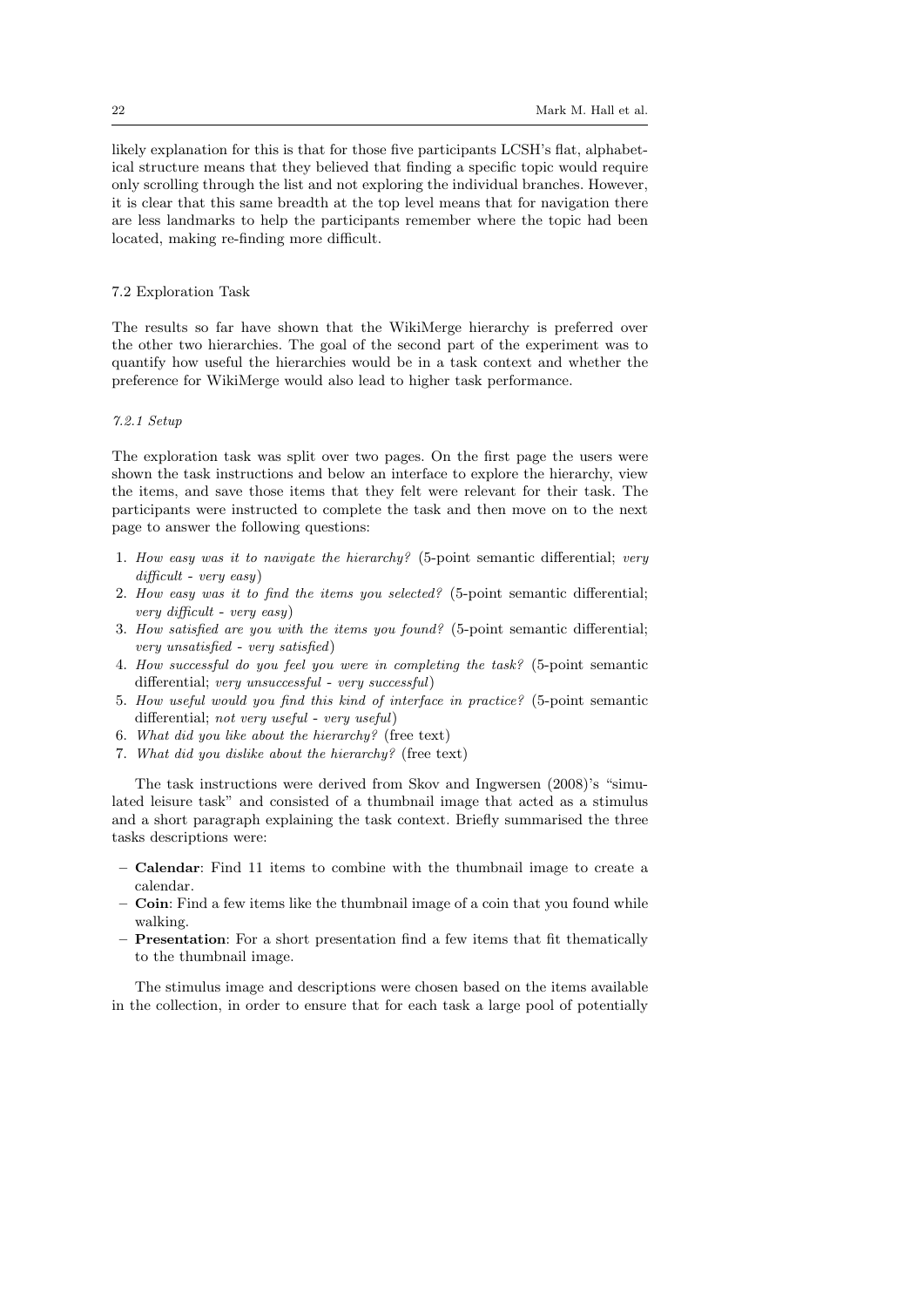relevant items was available for the participants to find and choose from. Also the open-ended nature of the three task contexts ensures that browsing the hierarchy is a realistic approach to completing the tasks. While all three tasks are openended, by design they are very different in nature, as we wished to evaluate the hierarchies' usefulness across a range of tasks.

After having seen all three hierarchies in the previous task, for this task the same participants were randomly assigned one hierarchy and one task, with the sampling ensuring that each pair was evaluated the same number of times. With a total of 56 participants, this results in 6 or 7 participants per task - hierarchy combination. While not as many as initially planned, the numbers are sufficient to allow a statistical comparison.

# 7.2.2 Results

The aggregate results for each hierarchy are shown in Table 6. Kruskal-Wallis tests were used to investigate if the hierarchy and task pairs had any statistical influence on the user-provided measures. None of the tests were significant, indicating that none of the tasks favoured one of the hierarchies. The number of items found is statistically significantly different based on hierarchy and task  $(\chi^2 = 31.54, df =$  $8, p < 0.001$ ), however a decomposition shows that only the task has a significant influence  $(\chi^2 = 28.67, df = 2, p < 0.001)$ , while the hierarchy used has no influence. The cause for this influence is that the tasks did not specify that the same number of items should be found. Thus the significant difference by task has little intrinsic importance.

The first thing that is clear from the results is that across all hierarchies the results are very poor. Two possible explanations for this are that either the hierarchies are not very good or that issues with the collection are impacting the results. The second possibility is likelier, because although almost all the items the users found were relevant to their respective tasks (377 out of 400 items - 94.25%), the participant's evaluation of how satisfied they were with the items was low. This may be largely due to the limited amount of meta-data available for each item, particularly the small size of the thumbnail images. This lack of information led to a feeling of dissatisfaction with the items, which in turn influences the "success" evaluation, as evidenced by the strong correlation between the "satisfied" and "success" ratings (Spearman's  $\rho = 0.849, p < 0.001$ ).

The results also show that the participants are able to work around the limitations of the individual hierarchies and to successfully complete all the tasks with any of the hierarchies. Thus to support more open-ended, exploratory interactions with a collection, any hierarchy can support the user in their task. The question of which hierarchy to choose thus transforms into the question of which hierarchy the potential user is most likely to be comfortable with. For systems targeted at information professionals, a known hierarchy such as LCSH might be preferable, while the more common language used in the Wikipedia-derived hierarchies makes those hierarchies more accessible to non-specialist users. The wide coverage in Wikipedia and the generic, data-driven nature of the algorithms also means that they can be applied to any collection that is topically covered by Wikipedia.

While not statistically significant, an interesting result is that in the "coin" task, seven participants failed to find any items, indicating that the task was potentially harder than the other two tasks, which were successfully completed by all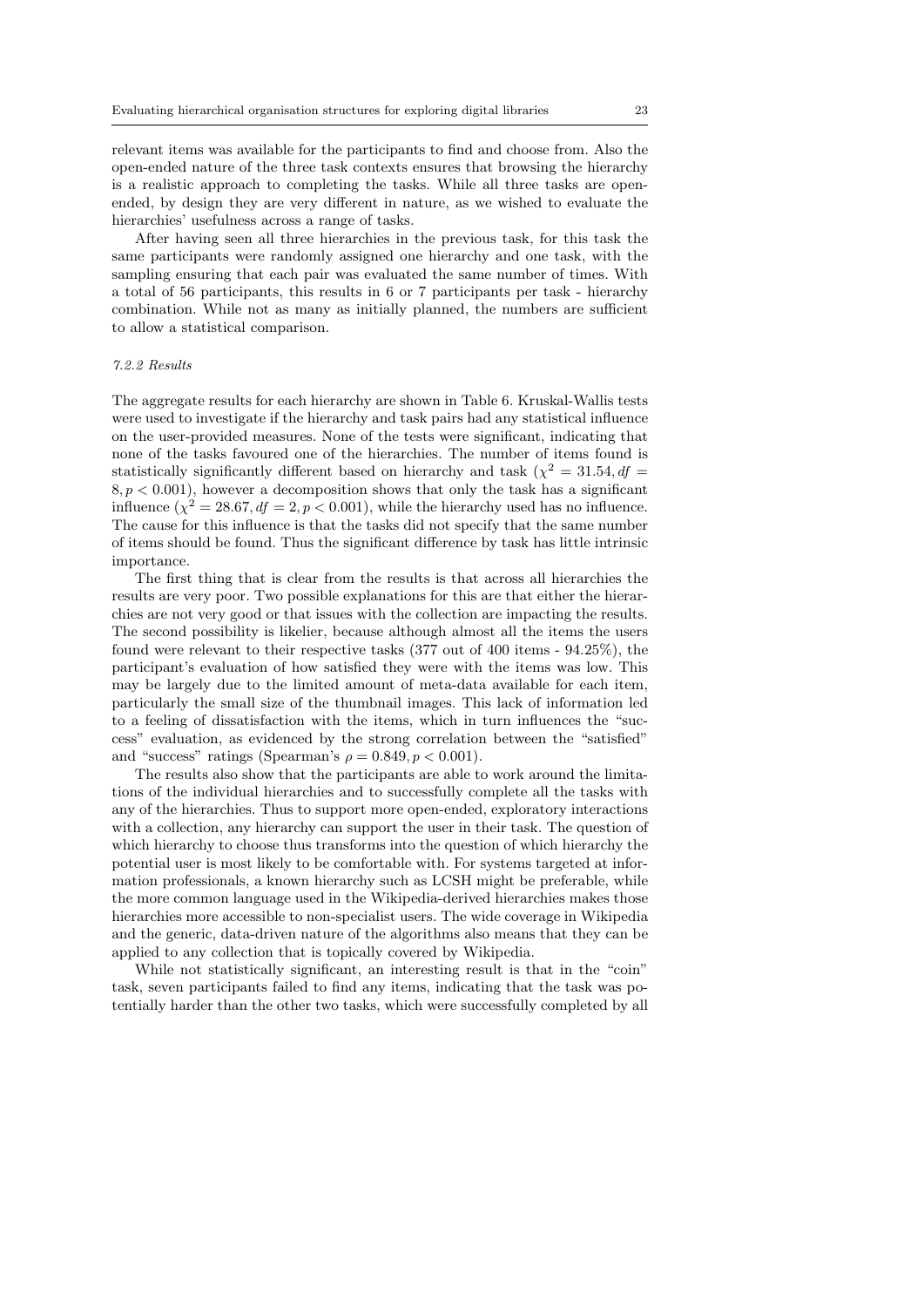|               | $_{\rm LCSH}$ |        |          |         | WikiFreq |     | WikiMerge |        |      |  |
|---------------|---------------|--------|----------|---------|----------|-----|-----------|--------|------|--|
| 1. Navigate   | - 1           | $-0.5$ | 0        | - 1     |          |     | - 1       | $-0.5$ |      |  |
| 2. Find items | -1            | -1     | $\Omega$ | $-1$    |          |     | $-1$      | 0      |      |  |
| 3. Satisfied  | $-1.25$       | $-0.5$ |          | $-1.75$ | $-1$     | 0   | $-1$      | -1     | 0.75 |  |
| 4. Success    | $-2$          | -1     |          | $-1.75$ | $-1$     | 0   | -1        | -1     | 0.75 |  |
| 5. Useful     | $-2$          | -1     | $\Omega$ | $-1$    |          |     | $-1.75$   | -1     | 0.75 |  |
| Items         |               | 3      | 11       |         | 6        | 11  | 3.75      | 8.5    | 11   |  |
| Time(s)       | 249           | 351    | 454      | 198     | 279      | 416 | 240       | 368    | 502  |  |

Table 6 Exploration task aggregate results by hierarchy. Results to the questions and number of items found. The responses for the first five questions are on a five-point scale from -2 (negative statement) to  $+2$  (positive statement). All values are shown 1st quartile/median/3rd quartile.

participants. More importantly the failures were not evenly distributed across the three hierarchies. For both the WikiFreq and LCSH hierarchies, three participants failed to find any items, while for WikiMerge it was only one. This could potentially indicate that there is some aspect of the WikiMerge hierarchy that helped avoid participants get completely lost. However, further experiments are needed to investigate this.

# 7.3 Qualitative Results

In both parts of the second experiment the participants were asked to answer a set of qualitative questions. "Why did you prefer this hierarchy?" in the first part and "What did you like about this hierarchy?" and "What did you dislike about this hierarchy?" in the second part. An inductive approach was taken to categorise the comments, where each comment could receive multiple categories. Table 7 shows the results for categories that were mentioned at least twice in the answers.

The qualitative responses are in line with the quantitative results, with many positive comments for WikiMerge in the qualitative question asked as part of the hierarchy comparison, but a more even spread of positive and negative comments after completing the exploration task. It is clear that what people like about the WikiMerge hierarchy is that there is a clear drill-down structure to the hierarchy, that the concepts have labels which the users understand and that the top-level concepts are clearly organised. The clear drill-down and understandable labels are also mentioned for WikiFreq, indicating that Wikipedia is generally a useful intermediary. However, the fact that no participant mentioned a clear top-level for WikiFreq indicates that the purely data-driven approaches create top-level structures that initially seem unclear and potentially unstructured. For the LCSHbased hierarchy people commented on the alphabetic ordering being something they appreciated.

An interesting aspect in the qualitative responses gathered after the exploration task is that getting lost in the hierarchy and feeling disoriented is a problem for both LCSH and WikiMerge. This is mirrored by the fact that the fraction of participants who say they liked the clear drill-down aspect of the hierarchies is lower, particularly noticeable with WikiMerge. WikiFreq performs slightly better, potentially because the pure data-driven approach ensures that the topic labels are closer to the task and thus easier to drill down into. This can also be seen in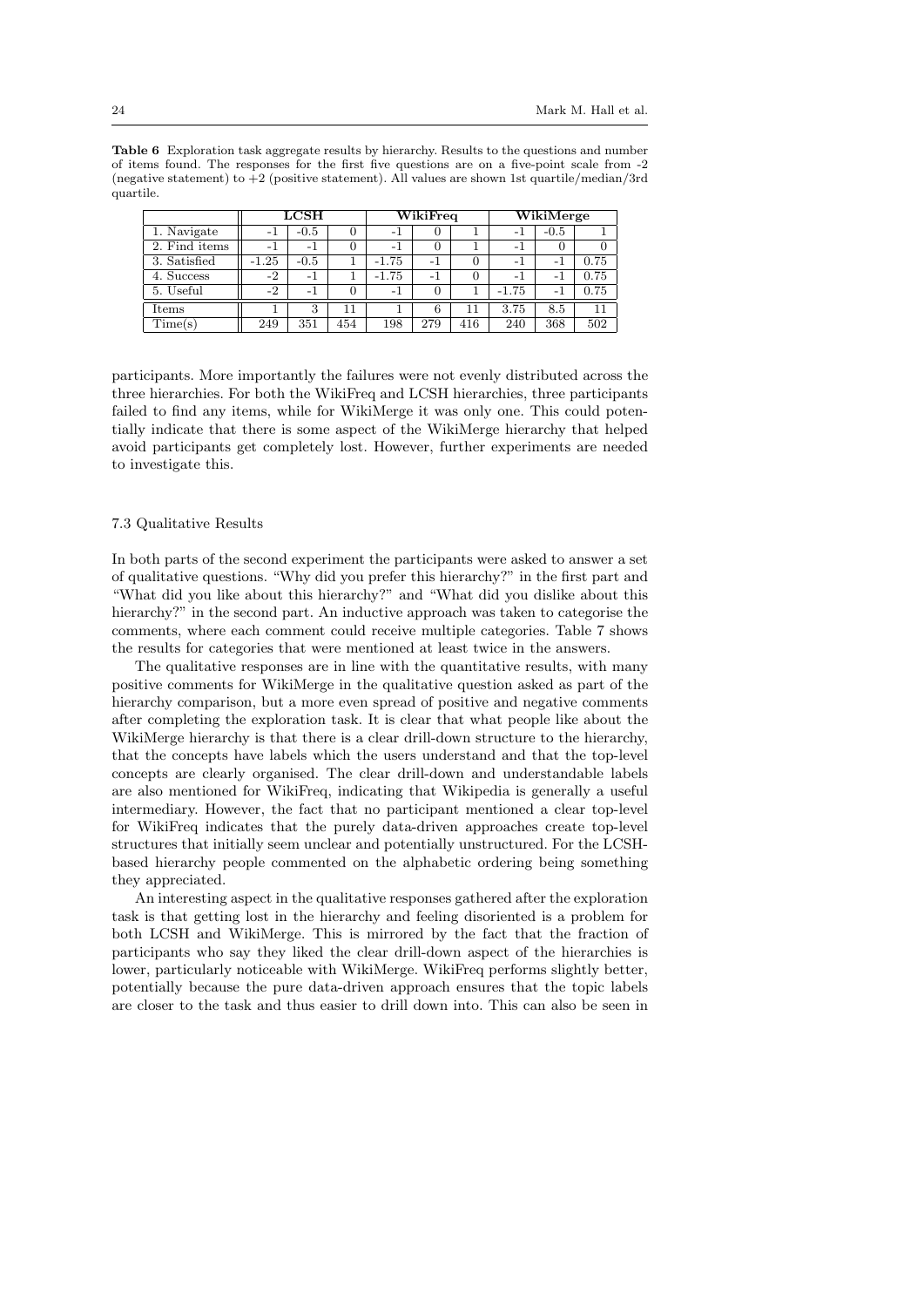Table 7 Main categories for the three qualitative questions. Each of the participants' answer can be assigned to multiple categories. Clear drill-down: the users mentioned that at each level the choice of child topics made sense with respect to the parent topic; Understandable labels: the users mentioned that the labels were clearly understandable; Clear top-level: the users mentioned that the root topics were distinct from each other; Size: the users mentioned that the amount of information shown was good; Alphabetic: the users mentioned that the alphabetical ordering was useful; Mapping: the item to topic mappings were judged to be good/bad; Disorientation: essentially the opposite of "clear drill-down" in that the users did not know where to go next or felt that the next level did not fit with the parent;

|                       |                              | Preference                          |                             |
|-----------------------|------------------------------|-------------------------------------|-----------------------------|
|                       | LC(12)                       | $\overline{\text{WF}}(8)$           | WM (36)                     |
| Clear drill-down      | 3<br>$^{(25)}$               | 4<br>(.5)                           | 19(.53)                     |
| Understandable labels | $\overline{2}$<br>(0.16)     | $\overline{2}$<br>(25)              | (.38)<br>14                 |
| Clear top-level       |                              | 0                                   | (.31)<br>11                 |
| Size                  | 3<br>(.25)                   | $\overline{.}25)$<br>$\overline{2}$ | .14)<br>5                   |
| Alphabetic            | (.33)<br>$\overline{\bf{4}}$ | 0                                   | $\overline{1}$<br>(.03)     |
| Mapping               |                              |                                     |                             |
| Disorientation        |                              |                                     |                             |
|                       | LC(20)                       | WF (18)                             | $\overline{\text{WM }(18)}$ |
|                       |                              | Like                                |                             |
| Clear drill-down      | 3(0.15)                      | (.27)<br>5                          | 4(.22)                      |
| Understandable labels | 0                            | $\mathbf{2}$<br>(.11)               | $\mathbf{1}$<br>(0.05)      |
| Clear top-level       |                              |                                     |                             |
| Size                  | $\overline{2}$<br>(.1)       | $\Omega$                            | $\Omega$                    |
| Alphabetic            | (.05)<br>1                   | (.06)<br>$\mathbf{1}$               | .06)<br>1                   |
| Mapping               | 0                            | $\mathbf{1}$<br>(.06)               | 0                           |
| Disorientation        |                              |                                     |                             |
|                       | LC(20)                       | $\overline{\text{WF }(18)}$         | $\overline{\text{WM }(18)}$ |
|                       |                              | <b>Dislike</b>                      |                             |
| Clear drill-down      | $\overline{a}$               |                                     |                             |
| Understandable labels | 0                            | 2(0.11)                             | $\overline{0}$              |
| Clear top-level       |                              |                                     |                             |
| Size                  | .05)<br>1                    | $\Omega$                            | $\Omega$                    |
| Alphabetic            | .05)<br>1                    | 0                                   | $\overline{0}$              |
| Mapping               | (.2)<br>4                    | (.55)<br>1                          | $\Omega$                    |
| Disorientation        | 5<br>(25)                    | 3<br>(0.16)                         | (.33)<br>6                  |

the quantitative "navigate" and "find items" questions, where WikiFreq has the highest scores.

#### 8 Final Discussion

Considering all the results we can conclude that the four proposed user-evaluated metrics (topic cohesion, parent-child relationships, item placement, and overview) are well suited to evaluating a hierarchy and give a good prediction of what hierarchies will have higher user preference. The user-evaluated metrics are also in line with the characteristics that participants mentioned in their qualitative responses, namely a clearly understandable structure that supports drill-down into the collection (tested by item placement and parent-child relationship questions), good mappings of items into the hierarchy (topic cohesion and item placement), and a clear set of top-level topics (overview). The qualitative results also support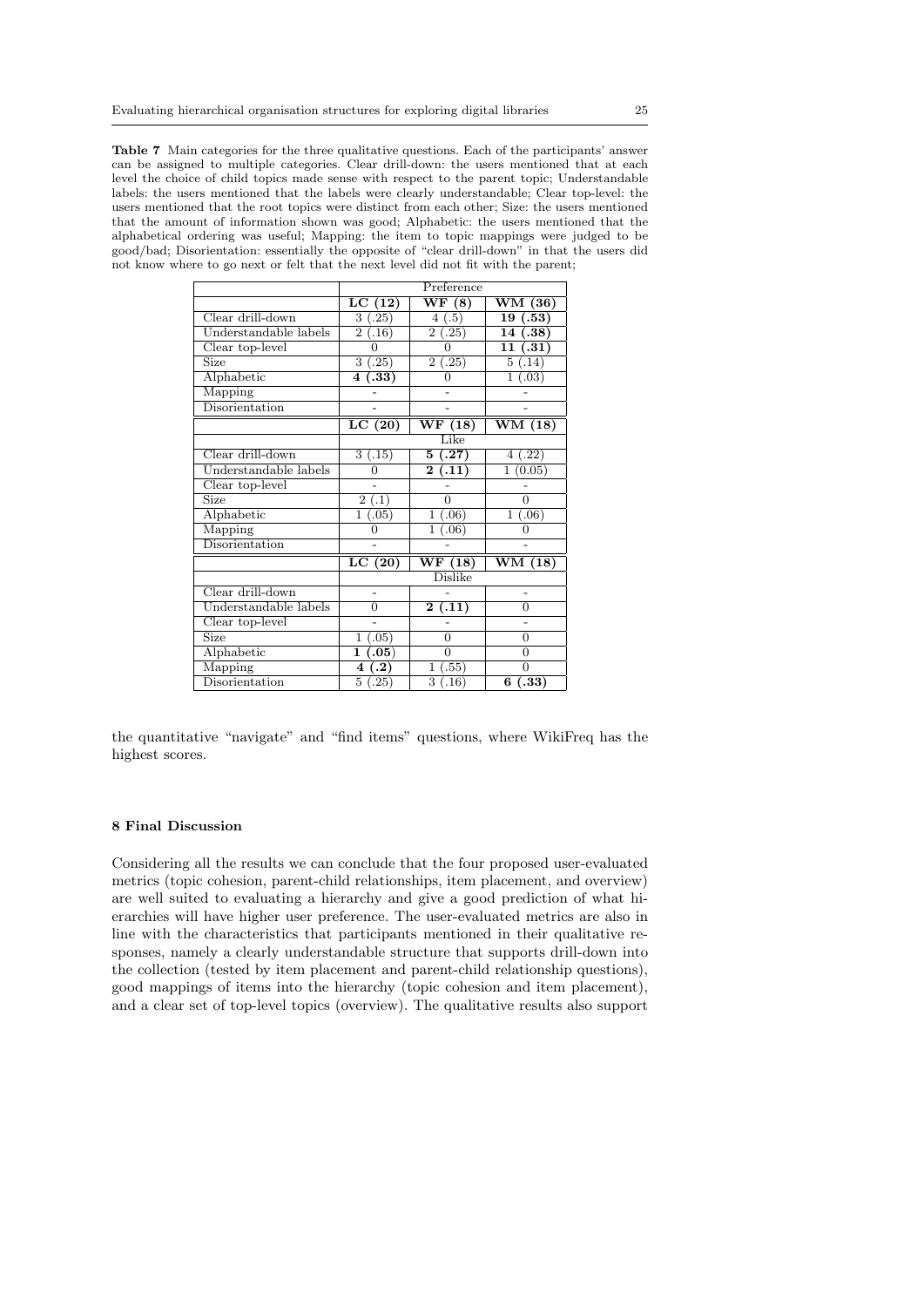the use of Wikipedia as an intermediary, particularly for non-expert users, as it provides understandable labels.

A further advantage of the four user-evaluated metrics is that they enable a clearer distinction between the hierarchies. The larger, task-based evaluation did not show any significant difference between the three hierarchies we tested. This is most likely due to the participants being able to work around the hierarchies' shortcomings and successfully complete the tasks using all three tested hierarchies. While the context is more realistic, the lack of distinguishable results means that the explanatory power of the experiment is limited.

An interesting question that is raised by the analysis is whether items should be included in the evaluation or not since our results suggest that this can affect how users perceive hierarchies. Consider two questions which address the same structural aspect: the "Organised" and "Well-structured" questions in the hierarchy comparison experiments (Tables 3 and 4 respectively). In those two questions the hierarchies that perform well on the item placement question (LDA, WikiFreq) have higher "well-structured" ratings than for the "organised" question. The opposite is true for those hierarchies that do not perform well on the item placement (DBPedia, WN Domains). Some previous work on the evaluation of hierarchies for navigation chose not to include items (Stoica et al 2007) while other researchers did include them (Milne et al 2007; Sanderson and Croft 1999). It is possible that the preference for a manually created hierarchy that was observed when items were not included (Stoica et al 2007) and the success of automatic methods when they were (Milne et al 2007; Sanderson and Croft 1999) was at least in part due to this choice.

This aspect seems to argue for the inclusion, however in the task-based evaluation we see a strong correlation of the participants' satisfaction with the items and their self-evaluation of task success, which is not in line with an objective success assessment where 87.5% of the participants are judged as being successful. While this validates that participants were engaging with the task and not treating it as an abstract exercise, it does mean that for a task-based evaluation it is important to ensure that the items used are not only relevant, but also engaging. This highlights a further advantage of the four user-evaluated metrics, as with them items are only shown when absolutely necessary, limiting the impact of their engagingness, while still providing reliable judgements that enable the comparison of the tested hierarchies.

While we tested the algorithms on a Cultural Heritage collection, none of the algorithms are domain-specific or use domain-specific inputs and are thus in theory generalisable to any domain. The only constraint is that where the algorithms use external resources (LCSH, Wikipedia, WordNet Domains, ...), these have to cover the target collection's topics. While determining the amount of coverage that the external resources provide is beyond the scope of this research, it is likely that the more specific the content of a collection to process, the less probable it is that the generic resources provide good coverage.

The results from the individual user-evaluated metrics are grounded in the type of participants that we recruited. As we were primarily interested in the usefulness of hierarchies for the novice user, the participant population were generally nonexperts. Thus the results and preferences are only directly applicable to similar user groups and it is unclear to what degree the results generalise to other user groups, such as expert users. However, the ease with which the individual aspects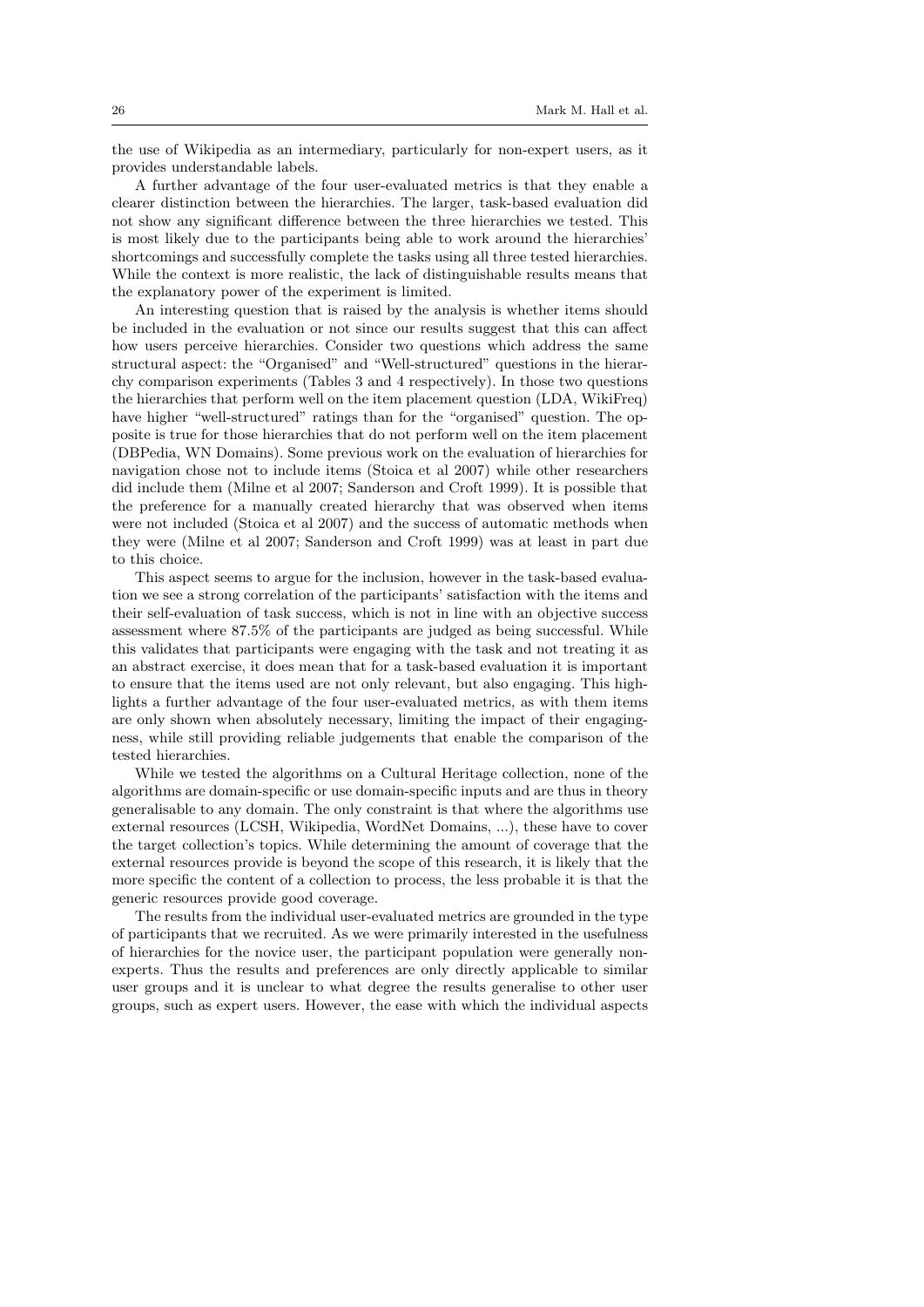can be tested means that a set of potential hierarchies for a given collection can quickly and easily be evaluated with participants drawn from the target user group. This means that the choice of the "most useful" hierarchy can be chosen based on the specific target collection and target user group.

### 9 Summary

In this paper we have experimented with different approaches for automatically generating subject hierarchies for a digital library collection and then evaluating these. These hierarchies could support more exploratory forms of information seeking. Various existing lexical resources, such as LCSH, WordNet Domains and Wikipedia Categories, were used to derive concepts in the hierarchy and provide a parent-child structure. In addition purely data-driven approaches were also used, including LDA and a method based on identifying relevant Wikipedia articles (WikiFreq).

Various novel techniques were used to evaluate the hierarchies, assessing different aspects of the hierarchies, including the gathering of user preferences and a task-based study where users had to check item placement. The users tended to prefer small manual hierarchies like WordNet Domains or DBPedia ontology for exploration, and one of the automatically produced hierarchy (WikiFreq) for item placement. From the qualitative responses we gathered the following three core characteristics emerge that a good hierarchy must have: a clearly understandable structure that supports drill-down into the collection, good mappings of items into the hierarchy, and a clear set of top-level topics.

Those results lead to the development of WikiMerge, a new algorithm for generating hierarchies that combines a data-driven bottom-up approach (WikiFreq) that provides good topic - item cohesion and mappings with a Wikipedia-based taxonomy (WikiTax) to impose a sensible hierarchical structure. In addition the taxonomy is pruned to only keep the branches which are necessary to cover the concepts present in the collection, resulting in a domain-specific hierarchy. The broad coverage of Wikipedia means that the algorithm can be applied to a wide variety of domains. Due to its narrow top-level structure the WikiMerge hierarchy could also easily be transformed into a set of hierarchical facets as used in Hearst (2006a).

The WikiMerge hierarchy was compared head-to-head with the manual hierarchy that performed well in the first experiments (LCSH), and with the best of the automatic hierarchies (WikiFreq). Participants clearly preferred the new hierarchy over the other two hierarchies. However, in a task-based evaluation we found no significant differences in performance between the three hierarchies. Participants succeeded in completing the three tasks that they were given with all hierarchies. This leads us to the conclusion that as long as a hierarchy provides coverage over the collection, the users can work around the limitations of the hierarchy to solve their task.

Evaluating hierarchies is a complex task, particularly when focusing on the interaction of the user with the hierarchy. This work presents a first step towards a set of user-focused evaluation methods that can easily and quickly be applied to any number of hierarchies or target user groups.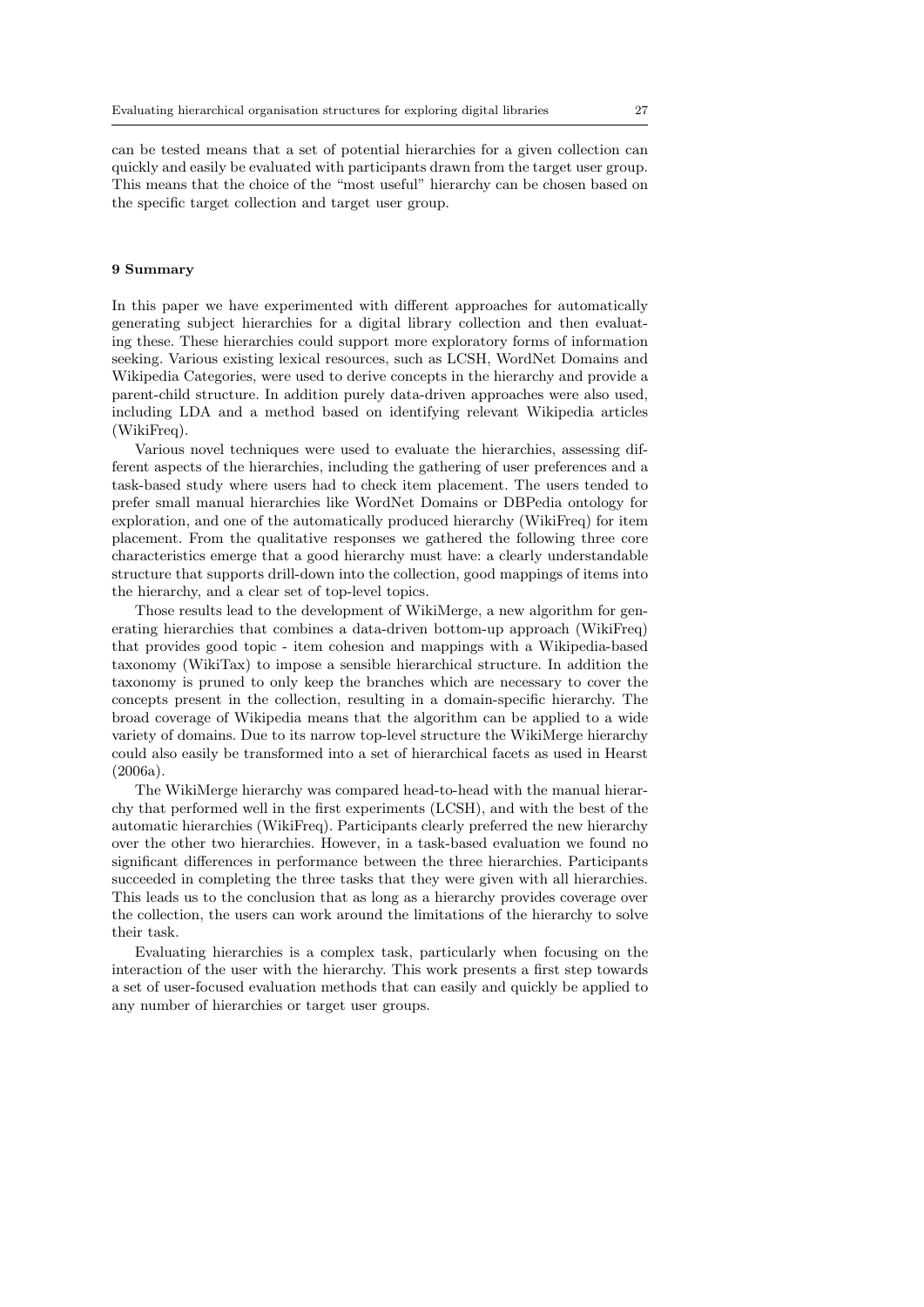In future work we intend to extend this work in three directions. First, we intend to investigate how stable the results are when the hierarchy algorithms are applied to collections in other domains and tested with different user groups (expert vs. non-expert). For example, the medical domain is promising since hierarchies such as Medical Subject Headings (MeSH) are available while both expert and non-expert users (i.e. medical practitioners and patients respectively) are interested in finding information. Second, we intend to further investigate whether it is possible to create task-based evaluations that clearly differentiate the properties of hierarchies. Finally, the way in which a hierarchy is presented to the user is likely to impact its attractiveness and usefulness to the user and we are planning to evaluate a number of visualisation interfaces for navigating hierarchies.

Acknowledgements The research leading to these results was supported by the PATHS project (http://paths-project.eu) funded by the European Community's Seventh Framework Programme (FP7/2007-2013) under grant agreement no. 270082.

#### References

- Anick P, Tipirneni S (1999) The paraphrase search assistant: terminological feedback for iterative information seeking. In: Proceedings of the 22nd annual international ACM SIGIR conference on Research and development in information retrieval, ACM, pp 153–159
- Atserias J, Villarejo L, Rigau G, Agirre E, Carroll J, Magnini B, Vossen P (2004) The meaning multilingual central repository. In: Proceedings of GWC, pp 23–30
- Auer S, Bizer C, Kobilarov G, Lehmann J, Cyganiak R, Ives Z (2007) Dbpedia: A nucleus for a web of open data. The Semantic Web pp 722–735
- Azzopardi L, Girolami M, Van Rijsbergen C (2004) Topic based language models for ad hoc information retrieval. In: Neural Networks, 2004. Proceedings. 2004 IEEE International Joint Conference on, IEEE, vol 4, pp 3281–3286
- Blei DM, Griffiths T, Jordan M, Tenenbaum J (2003) Hierarchical topic models and the nested chinese restaurant process. In: NIPS, URL http://books.nips.cc/papers/files/nips16/NIPS2003 AA03.pdf
- Borlund P, Ingwersen P (1997) The development of a method for the evaluation of interactive information retrieval systems. Journal of documentation 53(3):225–250
- Brewster C, Alani H, Dasmahapatra S, Wilks Y (2004) Data driven ontology evaluation. In: Proc. of Intl. Conf. on Lang. Resources and Eval.
- Carterette B, Bennett PN, Chickering DM, Dumais ST (2008) Here or there: preference judgements for relevance. In: Macdonald C, Ounis I, Plachouras V, Ruthven I, White RW (eds) Proceedings of the IR research, 30th European conference on Advances in information retrieval (ECIR'08), Springer-Verlag, Berlin, Heidelberg, pp 16–27
- Chang J, Boyd-Graber J, Wang C, Gerrish S, Blei DM (2009) Reading tea leaves: How humans interpret topic models. In: NIPS
- Chen M, Hearst M, Hong J, Lin J (1999) Cha-cha: A system for organizing intranet search results. In: Proceedings of the 2nd Conference on USENIXSymposium on Internet Technologies and Systems, pp 11–14
- Falleti MG, Maruff P, Collie A, Darby DG (2006) Practice effects associated with the repeated assessment of cognitive function using the cogstate battery at 10-minute, one week and one month test-retest intervals. Journal of Clinical and Experimental Neuropsychology 28(7):1095–1112
- Fellbaum C (1998) WordNet: An electronic database. MIT Press, Cambridge, MA
- Fernando S, Hall M, Agirre E, Soroa A, Clough P, Stevenson M (2012) Comparing taxonomies for organising collections of documents. In: Proceedings of COLING 2012, The COLING 2012 Organizing Committee, Mumbai, India, pp 879–894, URL http://www.aclweb.org/anthology/C12-1054
- Gómez-Pérez A (1996) Towards a framework to verify knowledge sharing technology. Expert Systems with Applications 11(4):519–529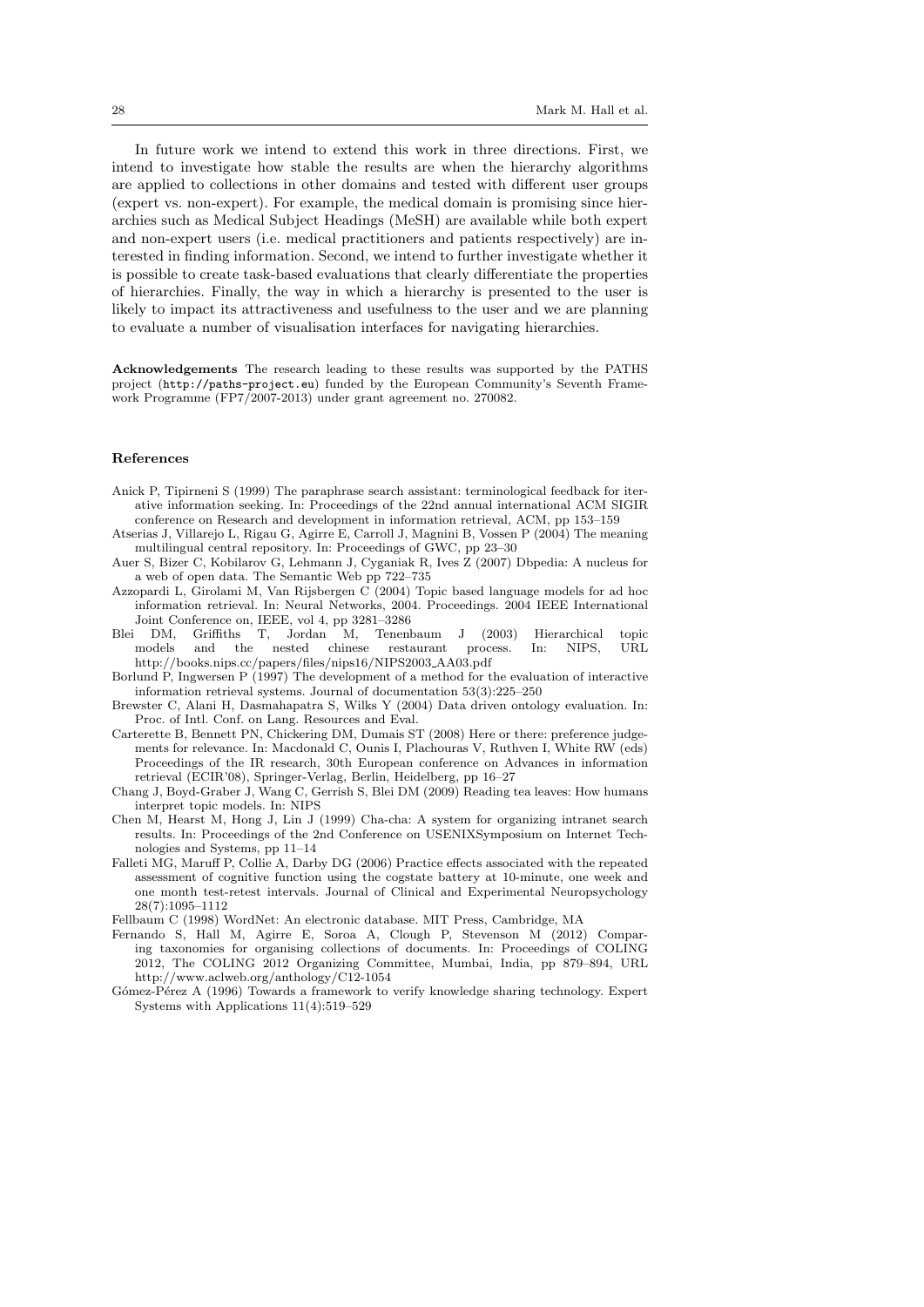- Hall MM, Toms E (2013) Building a common framework for iir evaluation. In: CLEF 2013 - Information Access Evaluation. Multilinguality, Multimodality, and Visualization, pp 17–28, DOI 10.1007/978-3-642-40802-1 3
- Hearst M (2006a) Clustering versus faceted categories for information exploration. Communications of the ACM 49(4):59–61
- Hearst M (2006b) Design recommendations for hierarchical faceted search interfaces. In: Proceedings of the 29th Annual International ACM SIGIR Conference on Research and Development in Information Retrieval (SIGIR'06) Workshop on Faceted Search
- Hoffart J, Suchanek F, Berberich K, Lewis-Kelham E, De Melo G, Weikum G (2011) Yago2: exploring and querying world knowledge in time, space, context, and many languages. In: Proceedings of the 20th international conference companion on World wide web, ACM, pp 229–232
- Hornbæk K, Hertzum M (2011) The notion of overview in information visualization. International Journal of Human-Computer Studies 69(7-8):509 – 525, DOI 10.1016/j.ijhcs.2011.02.007, URL http://www.sciencedirect.com/science/article/B6WGR-529V18J-1/2/95a091a9a1a8d5423cd3fbdbd6ff5fc2
- Horvat M, Grbin A, Gledec G (2012) Wntags: A web-based tool for image labeling and retrieval with lexical ontologies. In: Graña M, Toro C, Posada J, Howlett RJ, Jain LC (eds) KES, IOS Press, Frontiers in Artificial Intelligence and Applications, vol 243, pp 585–594
- Jörgensen C (2004) Unlocking the museum: A manifesto. Journal of the American Society for Information Science and Technology 55(5):462–464, DOI 10.1002/asi.10396, URL http://dx.doi.org/10.1002/asi.10396
- Kelly D, Sugimoto C (2013) A systematic review of interactive information retrieval evaluation studies, 1967–2006. JASIST 64(4):745–770
- Lau J, Grieser K, Newman D, Baldwin T (2011) Automatic labelling of topic models. In: Proceedings of the 49th annual meeting on Association for Computational Linguistics, pp 1536–1545
- Lawrie D, Croft W, Rosenberg A (2001) Finding topic words for hierarchical summarization. In: Proceedings of the 24th annual international ACM SIGIR conference on Research and development in information retrieval, ACM, pp 349–357
- Liu X, Song Y, Liu S, Wang H (2012) Automatic taxonomy construction from keywords. In: Proceedings of the 18th ACM SIGKDD International Conference on Knowledge Discovery and Data Mining, ACM, New York, NY, USA, KDD '12, pp 1433–1441, DOI 10.1145/2339530.2339754, URL http://doi.acm.org/10.1145/2339530.2339754
- Maedche A, Staab S (2002) Measuring similarity between ontologies. Knowledge engineering and knowledge management: Ontologies and the semantic web pp 15–21
- Magnini B, Cavaglia G (2000) Integrating subject field codes into wordnet. In: Proceedings of LREC-2000, Second International Conference on Language Resources and Evaluation, pp 1413–1418
- Marchionini G (2006) Exploratory search: From finding to understanding. Communications of the ACM 49(4):41–46
- Markkula M, Sormunen E (2000) End-user searching challenges indexing practices in the digital newspaper photo archive. Information retrieval 1(4):259–285
- Milne D, Witten IH (2008) Learning to Link with Wikipedia. In: Proceeding of the 17th ACM conference on Information and Knowledge Management, pp 509–518
- Milne DN, Witten IH, Nichols DM (2007) A knowledge-based search engine powered by wikipedia. In: Proceedings of the sixteenth ACM conference on Conference on information and knowledge management, ACM, pp 445–454
- Navigli R, Velardi P, Gangemi A (2003) Ontology learning and its application to automated terminology translation. Intelligent Systems, IEEE 18(1):22–31
- Nevill-Manning C, Witten I, Paynter G (1999) Lexically-generated subject hierarchies for browsing large collections. International Journal on Digital Libraries 2(2):111–123
- Padró L, Reese S, Agirre E, Soroa A (2010) Semantic services in freeling 2.1: Wordnet and ukb. In: Bhattacharyya P, Fellbaum C, Vossen P (eds) Principles, Construction, and Application of Multilingual Wordnets, Global Wordnet Conference 2010, Narosa Publishing House, Mumbai, India, pp 99–105
- Pirolli P (2009) Powers of 10: Modeling complex information-seeking systems at multiple scales. Computer 42(3):33–40, DOI 10.1109/MC.2009.94
- Pirolli P, Schank P, Hearst M, Diehl C (1996) Scatter/gather browsing communicates the topic structure of a very large text collection. In: Proceedings of the SIGCHI conference